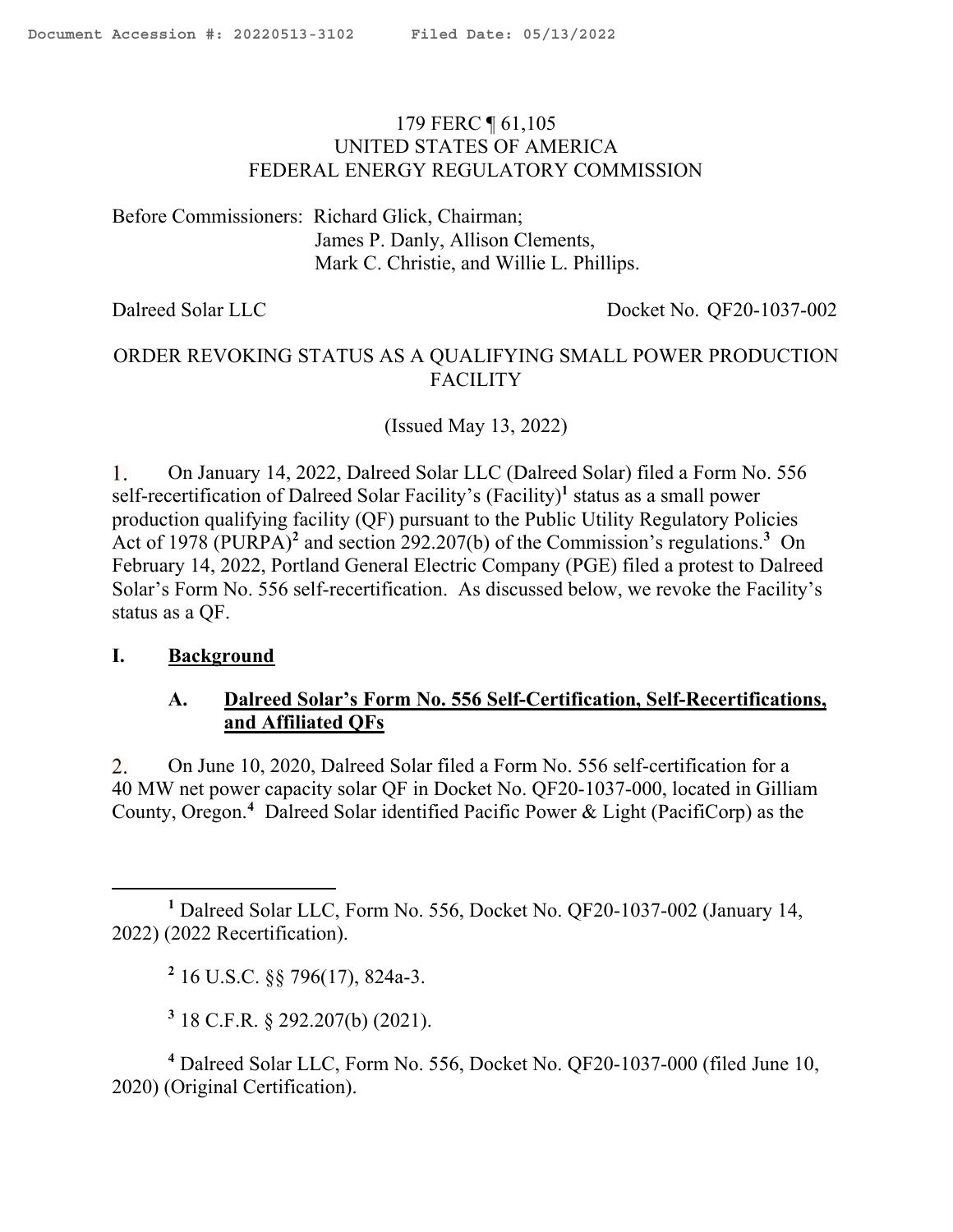Docket No. QF20-1037-002 - 2 -

interconnecting utility.**<sup>5</sup>** On January 15, 2021, Dalreed Solar filed a self-recertification in Docket No. QF20-1037-001 (2021 Recertification), **6** changing the Facility's net power production capacity from 40 MW to 20 MW.

3. On January 14, 2022, Dalreed Solar filed the 2022 Recertification at issue here. In the 2022 Recertification, Dalreed Solar changed the Facility's net power production capacity from 20 MW to 40 MW and changed the interconnecting utility to PGE.**<sup>7</sup>**

The 2022 Recertification explained that, as of the date of the filing, the Facility 4. and two affiliated QFs (described below) are not yet operational or constructed, and none of the three facilities holds an interconnection agreement or a fully executed power purchase agreement. Dalreed Solar explained in the 2022 Recertification that it changed the interconnecting utility because of difficulties with PacifiCorp over interconnection and power purchase agreements. **8**

The 2022 Recertification also identified the two affiliated solar QFs, Dalreed 5. Solar II LLC (Dalreed Solar II)**<sup>9</sup>** and Pamian Solar LLC (Pamian Solar)**<sup>10</sup>** (collectively, Affiliated QFs) located 1.75 miles and 6.26 miles, respectively, from Dalreed Solar, each with a net power capacity of 80 MW.**<sup>11</sup>** Dalreed Solar and the Affiliated QFs all list Energy of Utah, LLC (Energy of Utah) as the direct owner, and PGE as the interconnecting utility in their latest Form No. 556s. **12**

**<sup>5</sup>** Original Certification, Item 4a.

**<sup>6</sup>** Dalreed Solar LLC, Form No. 556, Docket No. QF20-1037-001 (filed January 15, 2021) (2021 Recertification).

**7** 2022 Recertification, Items 4a, 7g.

**8** *Id*. Item 8b.

 $\overline{a}$ 

**<sup>9</sup>** Dalreed Solar II LLC, Form No. 556, Docket No. QF20-1038-000 (filed June 10, 2020) (Dalreed Solar II Form No. 556).

**<sup>10</sup>** Pamian Solar LLC, Form No. 556, Docket No. QF20-1276-000 (filed August 13, 2020) (Pamian Solar Form No. 556).

**<sup>11</sup>** 2022 Recertification, Item 8a.

**<sup>12</sup>** *See id*. Items 4a, 5a; Dalreed Solar II Form No. 556, Items 4a, 5a; Pamian Solar Form No. 556, Items 4a, 5a.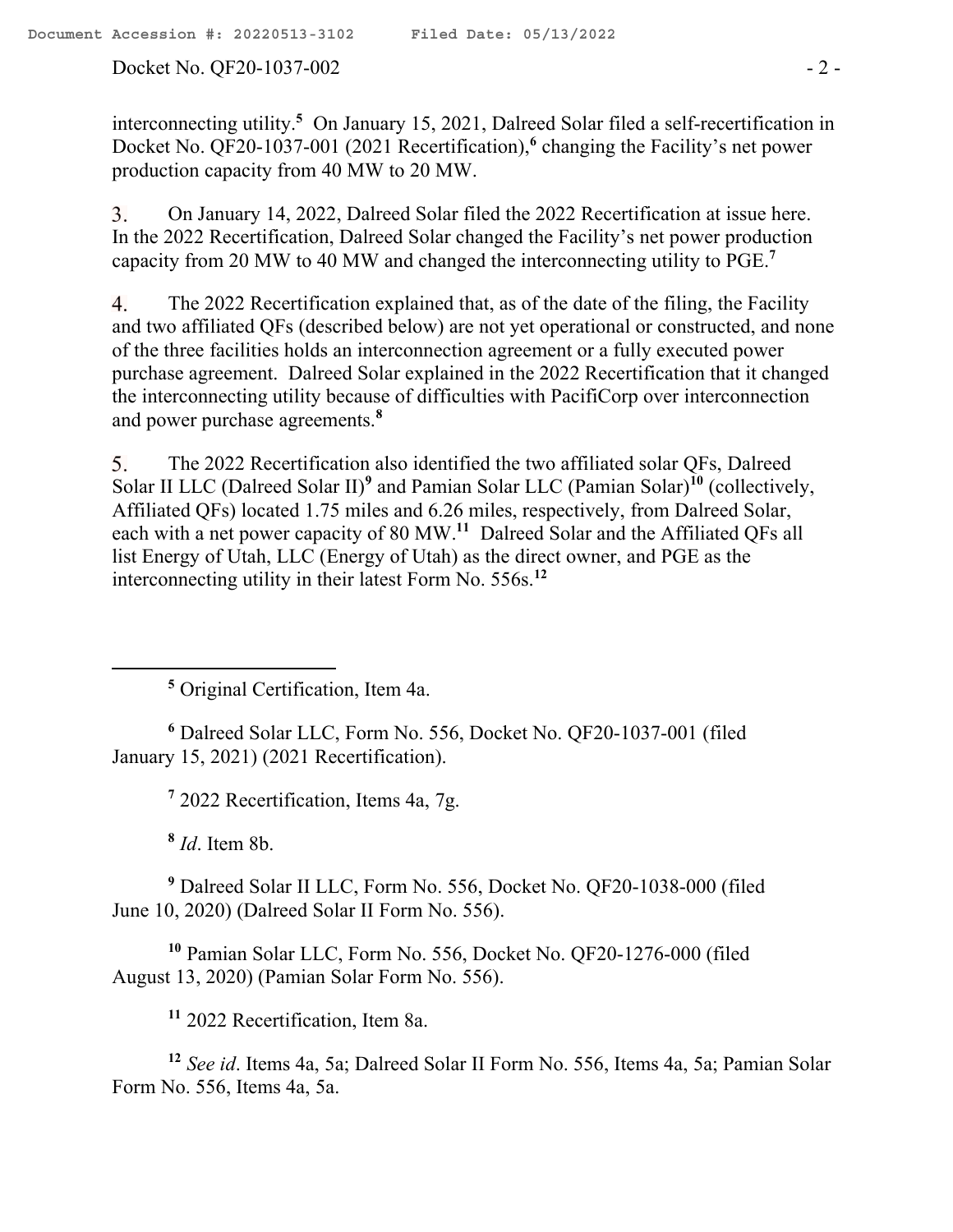Docket No. QF20-1037-002 - 3 -

### **II. Responsive Pleadings**

6. On February 14, 2022, PGE filed a motion to intervene and protest of the 2022 Recertification, arguing that Dalreed Solar's self-recertification of QF status should be revoked because the net power production capacity of the Facility exceeds 80 MW when the Facility is considered at the same site as the Affiliated QFs. PGE argues the Facility therefore exceeds the 80 MW statutory power production capacity under PURPA and should not have QF status.**<sup>13</sup>**

On March 16, 2022, Dalreed Solar filed a response.**<sup>14</sup>** On April 5, 2022, PGE filed 7. a motion for leave to answer and answer to Dalreed Solar's Response.**<sup>15</sup>** On April 20, 2022, Dalreed Solar filed an answer to PGE's motion. **16** On May 5, 2022, Pamian Solar filed a motion to intervene and response to PGE's answer. **17** On May 5, 2022, Dalreed Solar II filed a motion to intervene and response to PGE's answer.<sup>18</sup> On May 5, 2022, Dalreed Solar filed a motion for leave to answer and answer.**<sup>19</sup>**

**<sup>13</sup>** PGE Protest at 1-3.

**<sup>14</sup>** Dalreed Solar LLC March 16, 2022 Response (Dalreed Solar Response).

**<sup>15</sup>** Portland General Electric Company April 5, 2022 Motion for Leave to Answer and Answer (PGE Answer).

**<sup>16</sup>** Dalreed Solar LLC April 20, 2022 Answer to Motion of Portland General Electric Company (Dalreed Solar Answer).

**<sup>17</sup>** Pamian Solar LLC May 5, 2022 Motion to Intervene and Answer to PGE's Answer (Pamian Solar Answer).

**<sup>18</sup>** Dalreed Solar II LLC May 5, 2022 Motion to Intervene and Answer to PGE's Answer (Dalreed Solar II Answer).

**<sup>19</sup>** Dalreed Solar LLC May 5, 2022 Motion for Leave to Answer and Answer (Dalreed Solar Second Answer).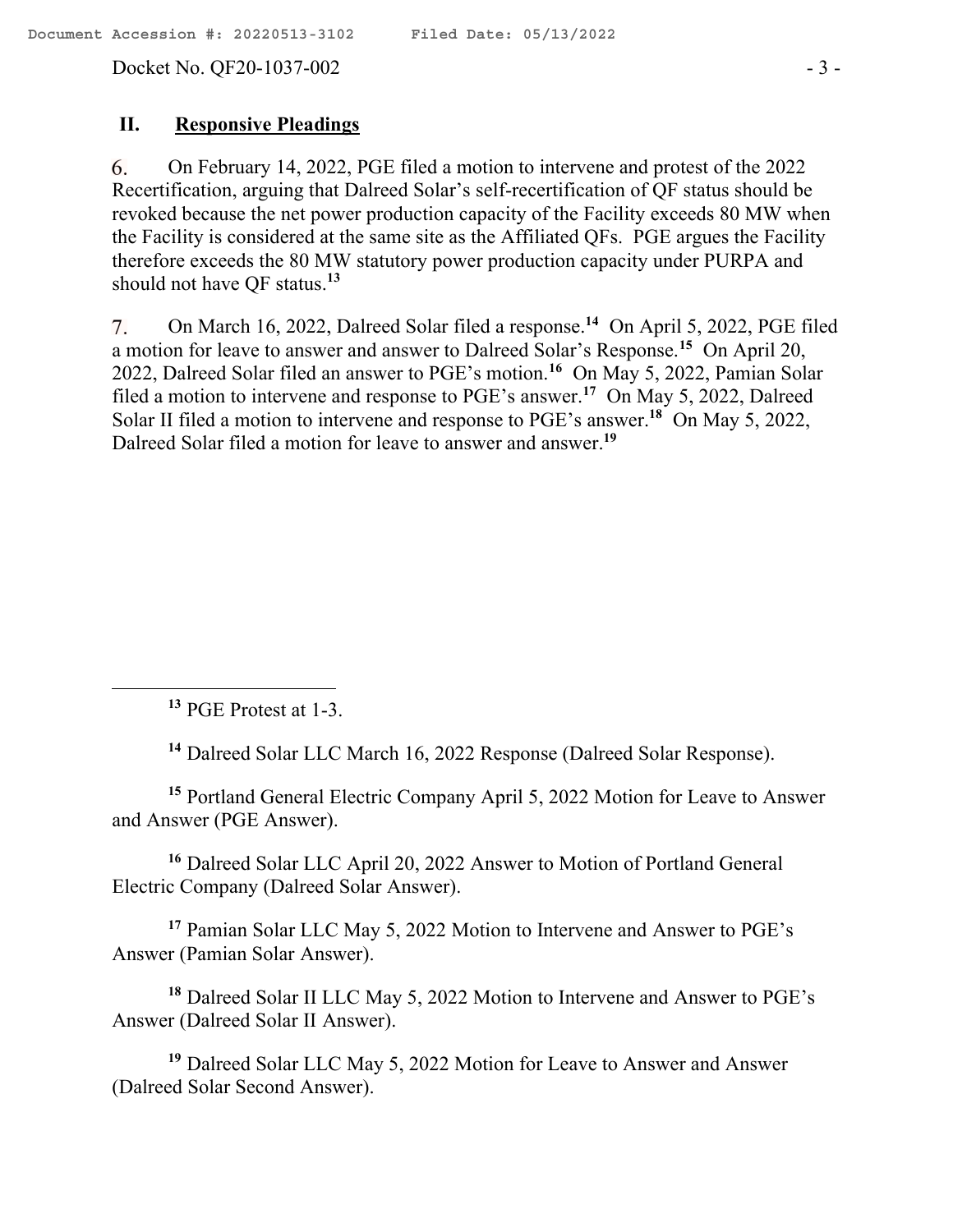Docket No. QF20-1037-002 - 4 -

## **A. PGE Protest**

### **1. Substantive Change**

8. PGE asserts that its protest is permissible under the Commission's rules and regulations and Order No. 872**<sup>20</sup>** because the 2022 Recertification contains four substantive changes to Dalreed Solar's previous self-recertification of the Facility.

9. First, PGE states that the 2022 Recertification changes the Facility's net power production capacity from 20 MW to 40 MW, which meets the criteria for a substantive change set forth in Order No. 872. PGE argues that, although Dalreed Solar believes the Facility did not change its net power production capacity when compared to the Original Certification, the Commission's rules for determining whether a substantive change occurs in a self-recertification require that the 2022 Recertification be compared to the existing certification, here the 2021 Recertification, which results in a 20 MW increase in net power production capacity.**<sup>21</sup>**

Second, PGE argues that the change in interconnecting utility from PacifiCorp to 10. PGE is a substantive change because, if it is not considered a substantive change, PGE would need to proactively review and protest the self-certification for any QF that might possibly interconnect with or sell to PGE even if PGE is not currently listed as the offtaking utility in that QF's Form No. 556. **22**

Third, PGE states that Dalreed Solar lists the Affiliated QFs located within ten 11. miles for the first time in its 2022 Recertification, which constitutes a substantive change.<sup>23</sup> PGE states that the existence of the Affiliated QFs implicates the rebuttable presumption regarding facilities located between one and ten miles of another QF and the

**<sup>21</sup>** PGE Protest at 5 (citing 18 C.F.R. 292.207(c)(1) ("Any person…who opposes either a self-certification or self-recertification making substantive change *to the existing certification* … may file a protest")).

**<sup>22</sup>** *Id*. at 5-6.

 $\overline{a}$ 

**<sup>23</sup>** *Id.* at 6*.*

**<sup>20</sup>** *Qualifying Facility Rates & Requirements Implementation Issues Under the Pub. Util. Regul. Policies Act of 1978*, Order No. 872, 172 FERC ¶ 61,041, *order on reh'g*, Order No. 872-A, 173 FERC ¶ 61,158 (2020).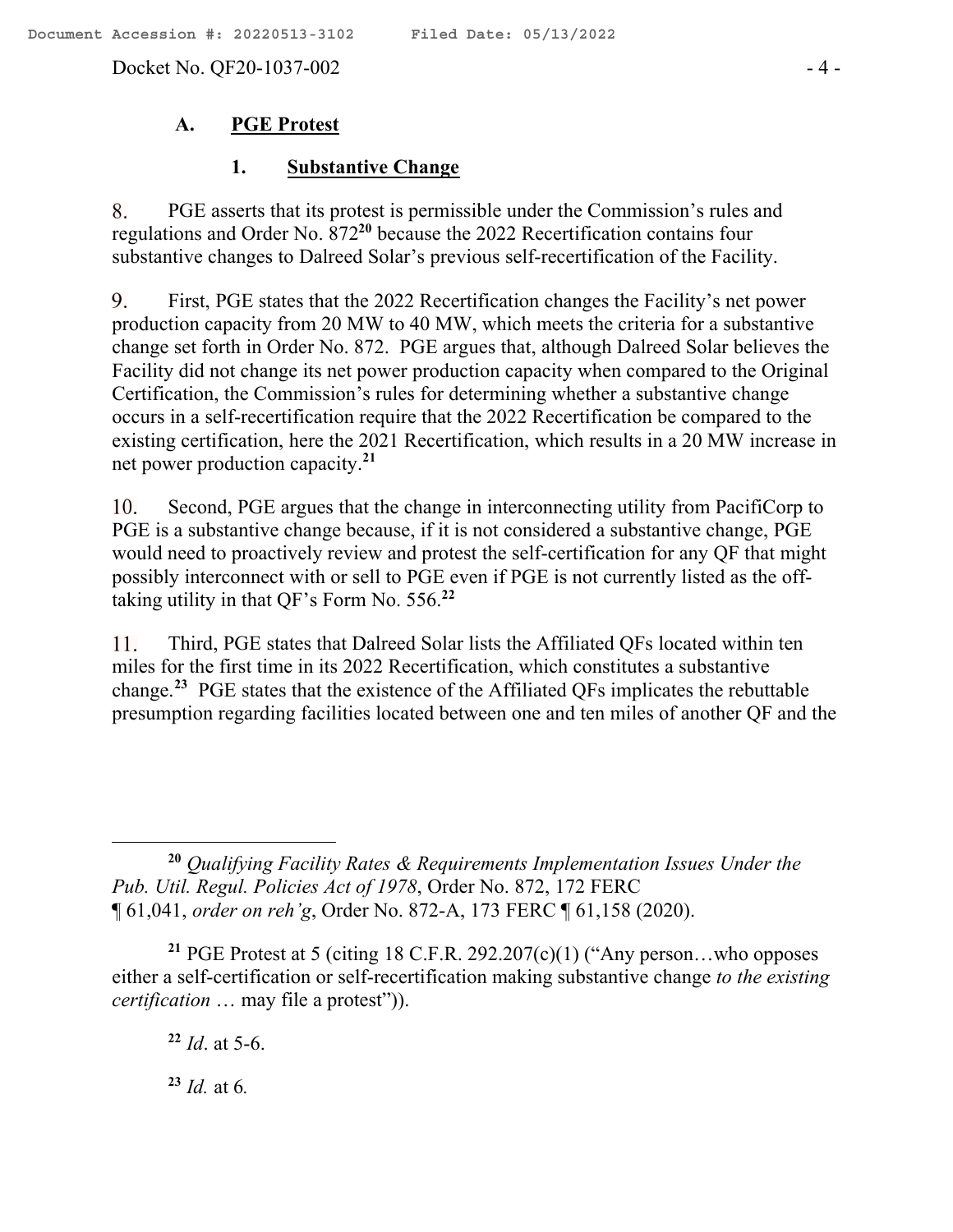Docket No. QF20-1037-002 - 5 -

right to protest. PGE adds that the inclusion of this information alters whether the Facility is eligible for QF status.**<sup>24</sup>**

Fourth, PGE argues that Dalreed Solar's change in the geographic coordinates for 12. the Facility in its 2022 Recertification such that it is now located 1.5 miles north of the location stated in its 2021 Recertification impacts the same-site analysis and therefore also constitutes a substantive change.**<sup>25</sup>**

### **2. Same Site Analysis**

13. PGE requests that the Commission find that the Facility's QF status should be revoked because it is located at the "same site" as the Affiliated QFs, and their combined power production capacity exceeds 80 MW.**<sup>26</sup>** PGE argues that not revoking the Facility's QF status is contrary to PURPA's language and intent, and that in Order No. 872 the Commission implemented the rebuttable presumption for facilities more than one mile but less than ten miles apart to better ensure compliance with the statutory requirement that small power production facilities located at the same site are in fact below the 80 MW limit set by statute. PGE argues that the Commission found that this change was necessary to discourage QF developers from disaggregating facilities that exceed the 80 MW cap in order to take advantage of PURPA's benefits, such as the mandatory purchase obligation.<sup>27</sup> PGE argues that the Commission should find that these facilities are located at the same site based on the physical characteristics and other factors that the Commission listed in Order No. 872 that the Commission may consider when a protestor seeks to rebut the presumption that facilities located more than one mile but less than ten miles of one another are at separate sites.**<sup>28</sup>**

Regarding physical characteristics, PGE asserts that the Facility and the Affiliated 14. QFs are all solar photovoltaic facilities, share a common off-taking utility (PGE), and are all located on property owned by Threemile Canyon Farms, LLC (Threemile Canyon Farms). Additionally, PGE asserts that the Facility and the Affiliated QFs share the same 200 MW interconnection request with PGE, and they share busses, step-up transformers,

 $^{24}$  *Id*.

**<sup>25</sup>** *Id* at 7*.*

**<sup>26</sup>** *Id.* at 3.

**<sup>27</sup>** *Id*. at 12.

**<sup>28</sup>** *Id*. at 7.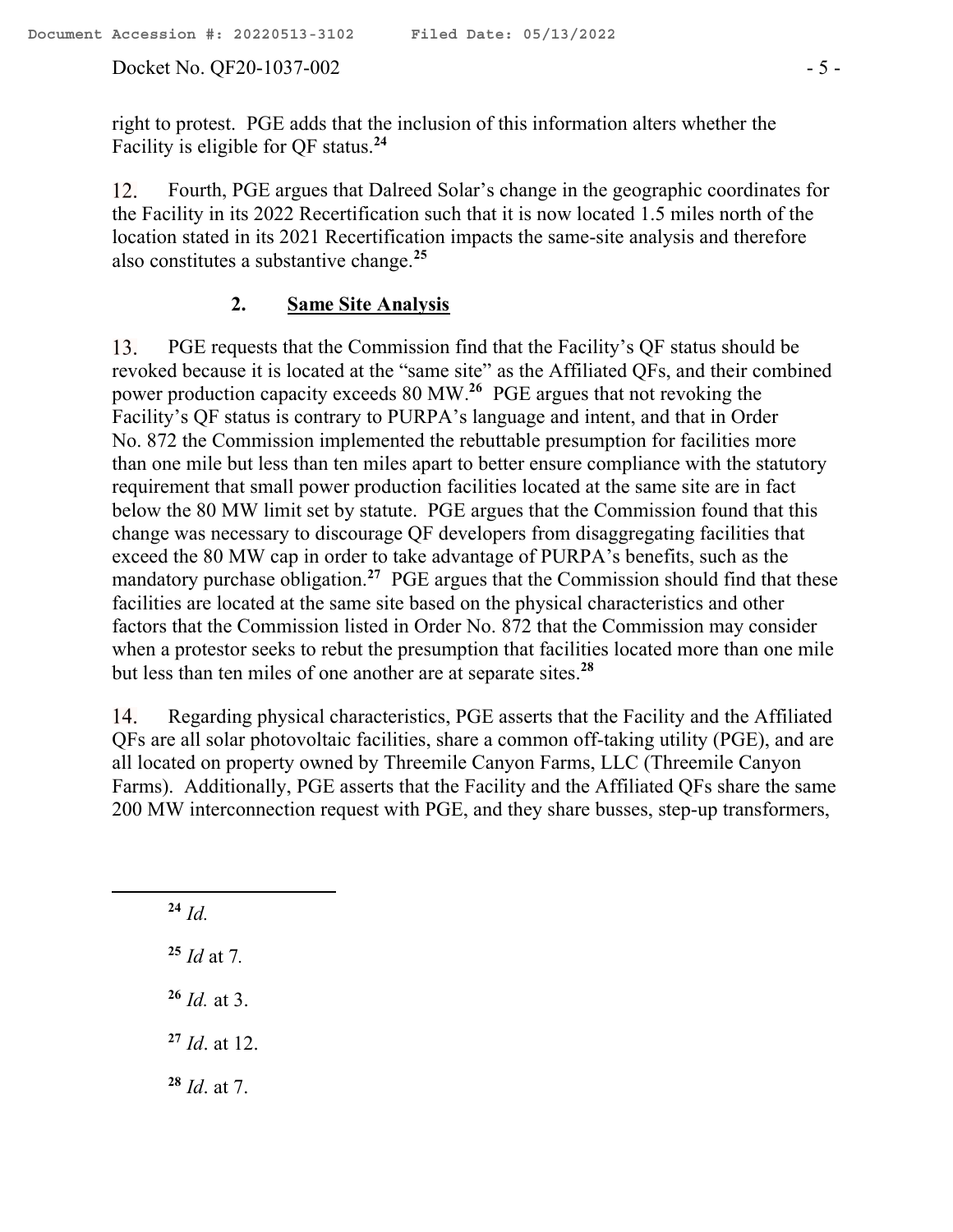#### Docket No. QF20-1037-002 - 6 -

relays, and other interconnection facilities.**<sup>29</sup>** PGE states that it appears that the Facility will be closely integrated with the Affiliated QFs and that their output will be combined before reaching the grid. PGE adds that, although it does not have specific information regarding access and easements amongst the Affiliated QFs, it is reasonable to assume that the facilities will share common access and easements because they are all being developed by Energy of Utah. Similarly, PGE argues, it is reasonable to assume that the Affiliated QFs will share other common infrastructure in addition to the interconnection facilities described because the three facilities are physically close together and closely intertwined.**<sup>30</sup>**

 $15.$ Regarding ownership and other characteristics, PGE argues that the Facility and the Affiliated QFs are owned, operated, and maintained by the same entity, Energy of Utah. PGE states that the Affiliated QFs both executed Power Purchase Agreements (PPAs) with PGE on January 3, 2022, and Dalreed Solar recently requested to begin PPA negotiations for the Facility's output. PGE expects that these negotiations will conclude within the year, at which point all three facilities will have executed a PPA within 12 months of each other. PGE adds that it is reasonable to assume that the Facility and the Affiliated QFs are to be constructed within 12 months of each other, given that the PPAs for the Affiliated QFs contain scheduled commercial operation dates of December 31, 2023, and the Facility has an expected commercial operation date of September 1, 2024. **31** PGE states that it requested information regarding Dalreed Solar's financing plans and engineering and procurement contracts for the Facility, and Dalreed Solar did not respond. PGE adds that Dalreed Solar did not preemptively provide separate financing arrangements or engineering or procurement contracts.**<sup>32</sup>**

16. PGE states that on February 9, 2022, it requested information from Dalreed Solar about permitting plans for the Facility and the Affiliated QFs, financing plans for the facilities, and plans regarding engineering and procurement contracts. PGE explains that Dalreed Solar did not respond.

**<sup>29</sup>** *Id.* at 9.

 $\overline{a}$ 

- **<sup>30</sup>** *Id*. at 8-9.
- **<sup>31</sup>** *Id.* at 10.
- **<sup>32</sup>** *Id.* at 11-12.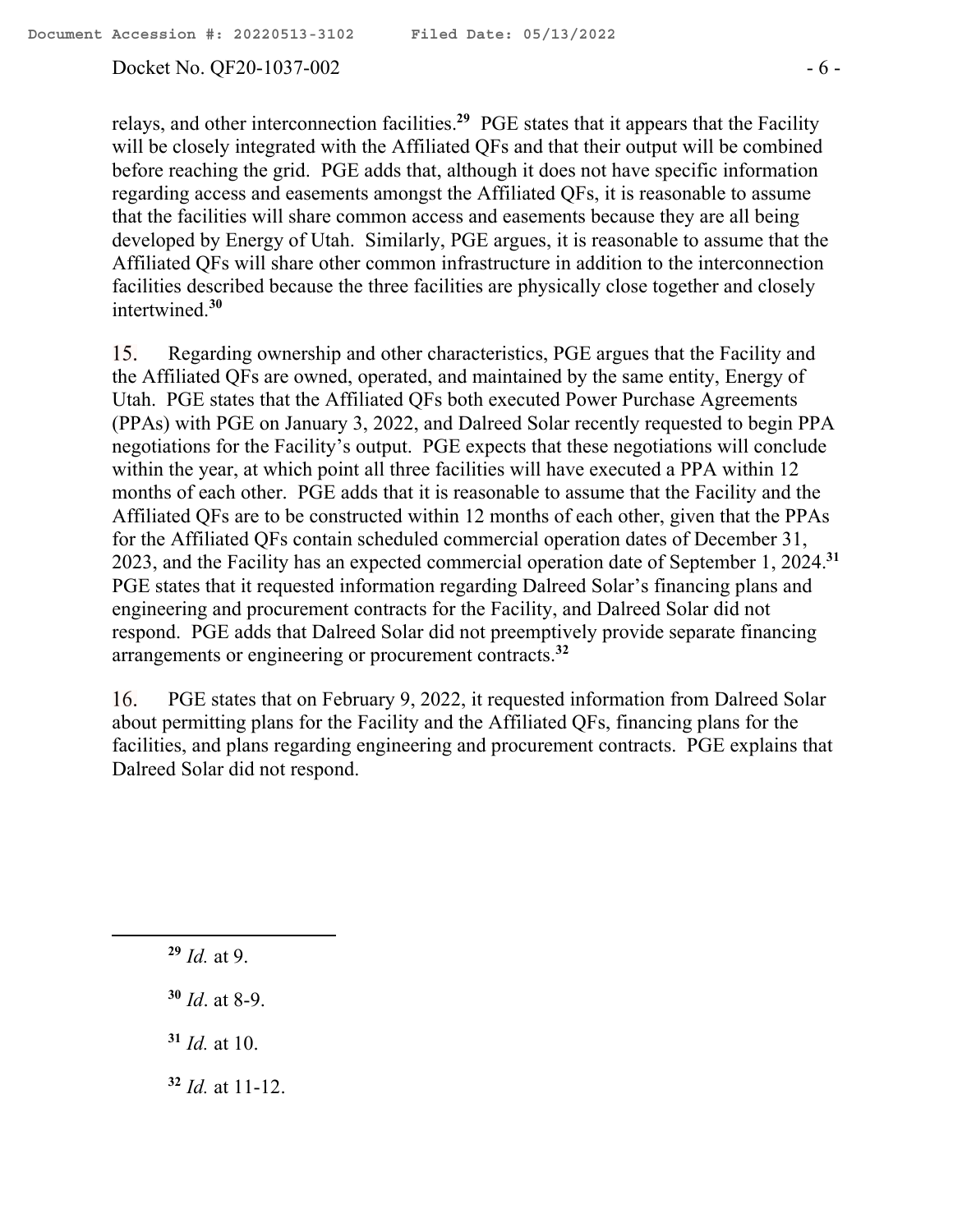Docket No. QF20-1037-002 - 7 -

### **B. Dalreed Solar Response**

### **1. Substantive Change**

17. Dalreed Solar argues the protest should be dismissed on the procedural grounds that no substantive changes were made in the 2022 Recertification. Dalreed Solar explains that Order No. 872 distinguished between "administrative" and "substantive" changes and explained that protests are not permissible when a QF makes "administrative only" changes. Furthermore, Dalreed Solar notes that on rehearing, in Order No. 872-A, the Commission characterized "substantive" changes as those where a facility "is no longer the same facility as it was before."<sup>33</sup> Dalreed Solar argues that attempting to interconnect and sell the output of the same facility to PGE rather than PacifiCorp is not a substantive change. Dalreed Solar states that, at most, a change in interconnecting utility could present good cause for the Commission to grant a late-filed protest to some earlier filing.**<sup>34</sup>**

18. Dalreed Solar argues that identifying Affiliated QFs on the Form No. 556 is an administrative rather than substantive change. Dalreed Solar also argues that the Commission declined in Order No. 872-A to require existing QFs to recertify due to a change in the information it has previously reported regarding its affiliated small power production QFs that are more than one mile but less than ten miles away, explaining that such reporting would be overly burdensome.

Dalreed Solar argues that, although a QF changing its size or location would be 19. substantive changes, Dalreed Solar did not meaningfully change the Facility's size or location. Dalreed Solar argues that initially the Facility was a 40 MW facility with electrical generating equipment at one GPS coordinate, and that Dalreed Solar then sought to develop its 40 MW facility in two 20-MW phases to accommodate PacifiCorp's interconnection process changes (as described below), but that now the Facility is still a 40 MW facility but with all of its electrical generating equipment at one GPS coordinate at the same location, and it hopes to develop the Facility in a single phase.**<sup>35</sup>**

Dalreed Solar states that PGE's references to information it asked for from 20. Dalreed Solar regarding certain factors about which Dalreed Solar did not respond is not relevant, and PGE's requests were inappropriate. Dalreed Solar acknowledges that it did not respond within three business days, i.e., before PGE notified Dalreed Solar that PGE had reached a final decision to file its protest, but Dalreed Solar had no

**<sup>34</sup>** Dalreed Solar Response at 29-31.

**<sup>35</sup>** *Id.* at 31.

 $\overline{a}$ 

**<sup>33</sup>** *Id.* at 27-28 (citing Order No. 872, 172 FERC ¶ 61,041 at P 550).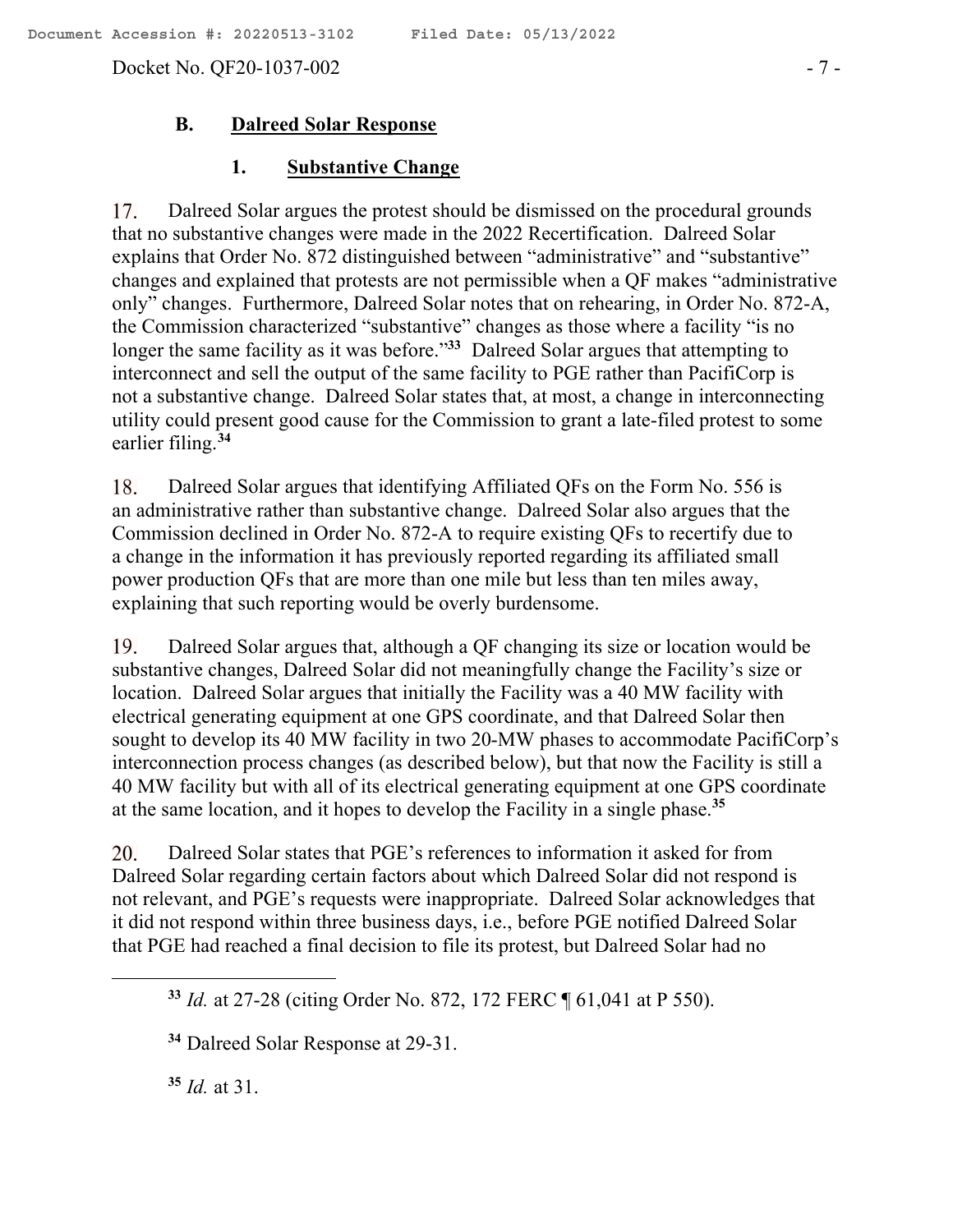Docket No. QF20-1037-002 - 8 -

obligation to respond. Dalreed Solar argues that the Commission in Order No. 872 specifically considered whether to allow utilities like PGE to ask QFs for information, and the Commission declined to do so. Dalreed Solar argues that PGE is responsible for making a *prima facie* case, PGE did not provide sufficient time for Dalreed Solar to respond, and Dalreed Solar had no obligation to answer PGE's discovery requests.**<sup>36</sup>**

### **2. Same Site Analysis**

21. Dalreed Solar disagrees with PGE that the Facility should be considered at the same site as the Affiliated QFs. Dalreed Solar asks that the Commission consider the unique development history, including litigation histories, of the Facility compared to the Affiliated QFs. Dalreed Solar states that this history was raised in the 2022 Recertification and is therefore an appropriate factor to consider.**<sup>37</sup>**

22. Dalreed Solar disputes PGE's claims that it shares many common physical characteristics with the Affiliated QFs. Dalreed Solar explains that Threemile Canyon Farms, the common property owner for Dalreed Solar and the Affiliated QFs, operates a farm in Oregon spanning approximately 145 square miles. Dalreed Solar states that it owns a lease to land in Gilliam County, Oregon, whereas the Affiliated QFs hold two individual land leases in Morrow County, Oregon. Dalreed Solar argues that since different parcels of land, located in different counties, are involved, the Commission should find that property ownership does not indicate that Dalreed Solar is proposed to be

**<sup>36</sup>** *Id.* at 32-33.

 $\overline{a}$ 

**<sup>37</sup>** *Id*. at 33 (citing 2022 Recertification, Item 8b in which Dalreed Solar stated):

Applicant has changed the transacting utility for applicant's facility specifically because of difficulties in transacting with the original utility for interconnection and power purchase contracts. *See* Oregon PUC Docket No. UM 2108, Order No. 20-334 (Sept. 28, 2020) (refusing to order PacifiCorp to honor Dalreed Solar's executed Feasibility Study Agreement) and Oregon PUC Docket No. UM 2182, Order No. 21-097) (declining to penalize PacifiCorp for refusing to negotiate PPA with Dalreed Solar until Dalreed Solar has interconnection study demonstrating commercial operations were possible within 3 years); *see also* PacifiCorp, Cluster Study Report, https://www.oasis.oati.com/woa/docs/PPW/PPWdocs/TCA7C S.pdf (indicating Dalreed Solar's interconnection would cost \$77 million and take 10 years).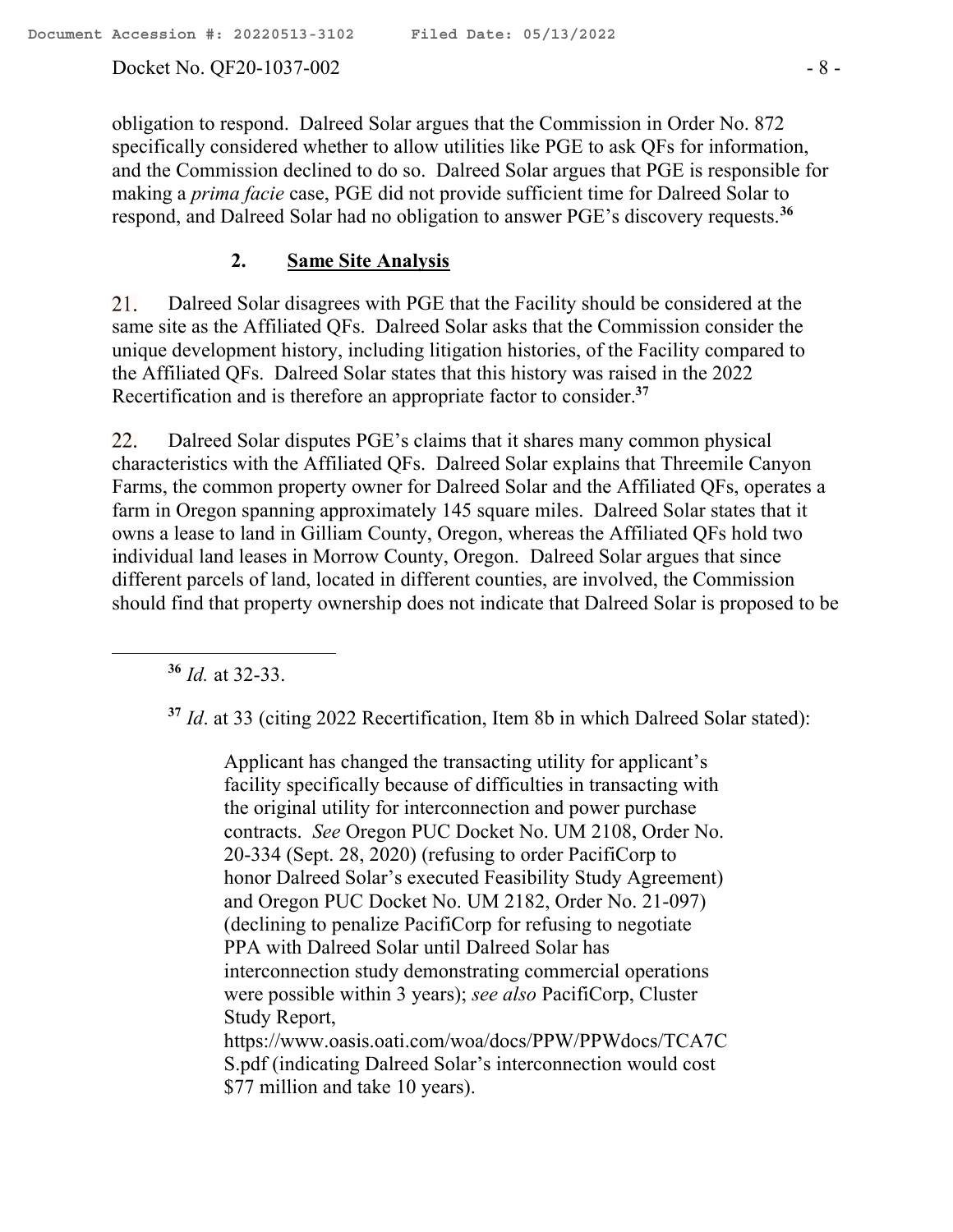Docket No. QF20-1037-002 - 9 -

at the same site as the Affiliated QFs. Dalreed Solar adds that each facility is pursuing its own agreement for access and easement purposes.**<sup>38</sup>**

 $\overline{a}$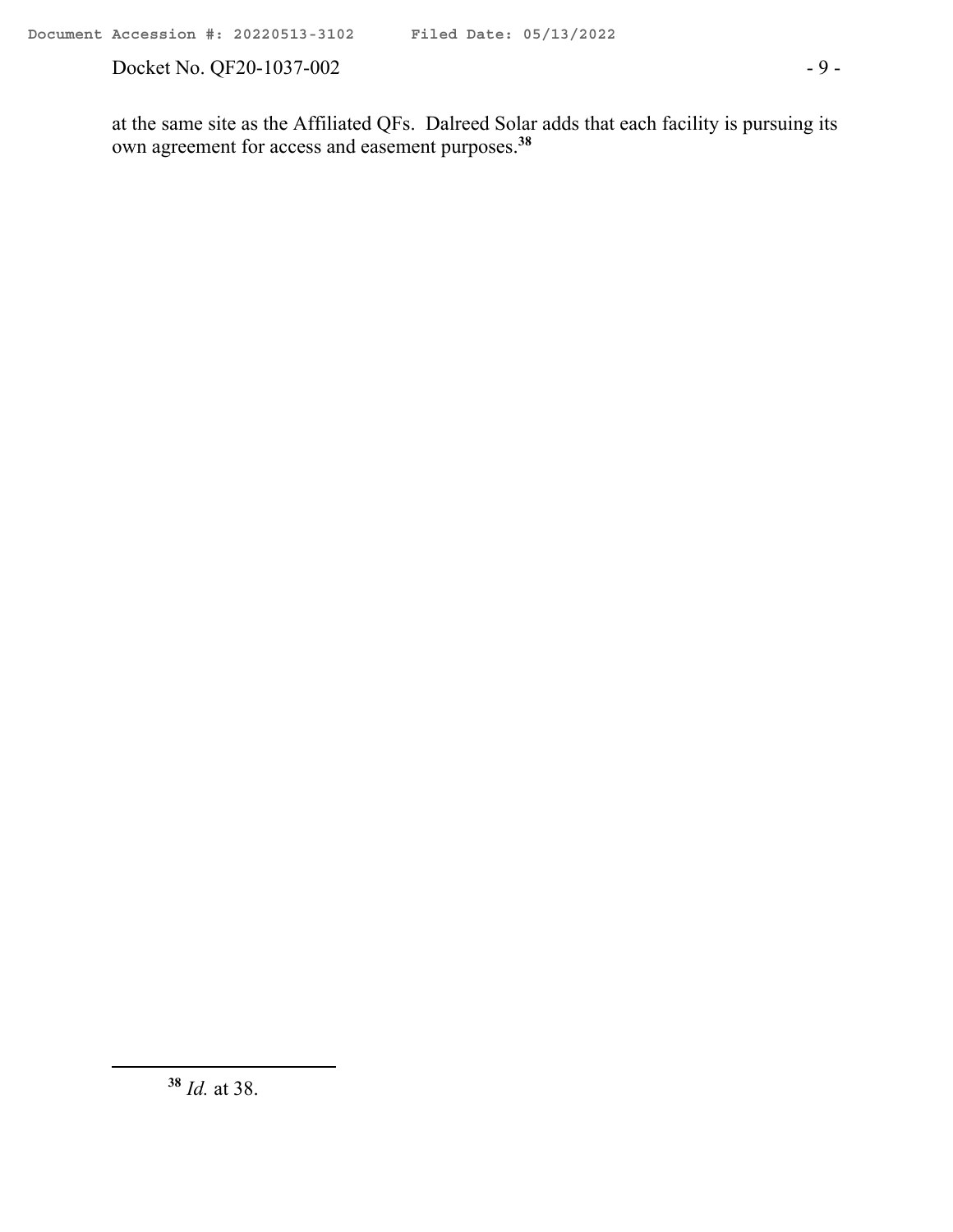#### Docket No. QF20-1037-002 - 10 -

23. Dalreed Solar argues that the date the property lease agreements were executed is irrelevant because lease agreements are notarized and it is reasonable to expect representatives of businesses like Energy of Utah and Threemile Canyon Farms to seek to minimize the number of notary appointments they must make.**<sup>39</sup>**

Dalreed Solar argues that PGE's assertion that Dalreed Solar shares the 24. same 200 MW interconnection request as the Affiliated QFs ignores the multiple interconnection requests previously filed by Dalreed Solar with PacifiCorp and for the Affiliate QFs with PGE. Dalreed Solar states that PGE has not processed some interconnection requests to connect at the step-up transformer of the now-closed Boardman coal plant. Dalreed Solar states that this request is still under consideration. Dalreed Solar states that the reason Dalreed Solar shares the interconnection request with the Affiliated QFs is that Dalreed Solar's first interconnection request with PacifiCorp was unsuccessful, Dalreed Solar II's 80 MW interconnection request with PGE was cost prohibitive, and PGE did not process alternative requests, like Pamian Solar's, to interconnect at the now-closed Boardman facility's step-up transformer. Dalreed Solar argues that, if these primary requests for the different facilities had been successful, then there would be no shared interconnection facilities between all three facilities.**<sup>40</sup>**

Dalreed Solar argues that the Commission should decline to consider 25. interconnection equipment or shared connection to the grid as dispositive or indicative with regard to QF siting restrictions. Dalreed Solar contends that the Commission has found that QFs may share an interconnection and remain at separate sites. **<sup>41</sup>** In support of this contention, Dalreed Solar explains that the Commission's rules state that the distance between QFs is measured from electrical generating equipment,**<sup>42</sup>** that the Commission has held that multiple QFs may share interconnection equipment,**<sup>43</sup>** and that the

**<sup>39</sup>** *Id.* at 37.

 $\overline{a}$ 

**<sup>40</sup>** *Id*. at 38-39.

**<sup>41</sup>** *Id.* at 40. We disagree with Dalreed Solar's statement that interconnection equipment "is not relevant to FERC's analysis of 'same site' issues," as discussed further below.

**<sup>42</sup>** *Id.* at 39 (citing 18 C.F.R. § 292.204(a)(ii) (2021)).

**<sup>43</sup>** *Id.* at 40 (citing *Gamma Mariah, Inc.*, 44 FERC ¶ 61,442 (1988) (*Gamma Mariah*)).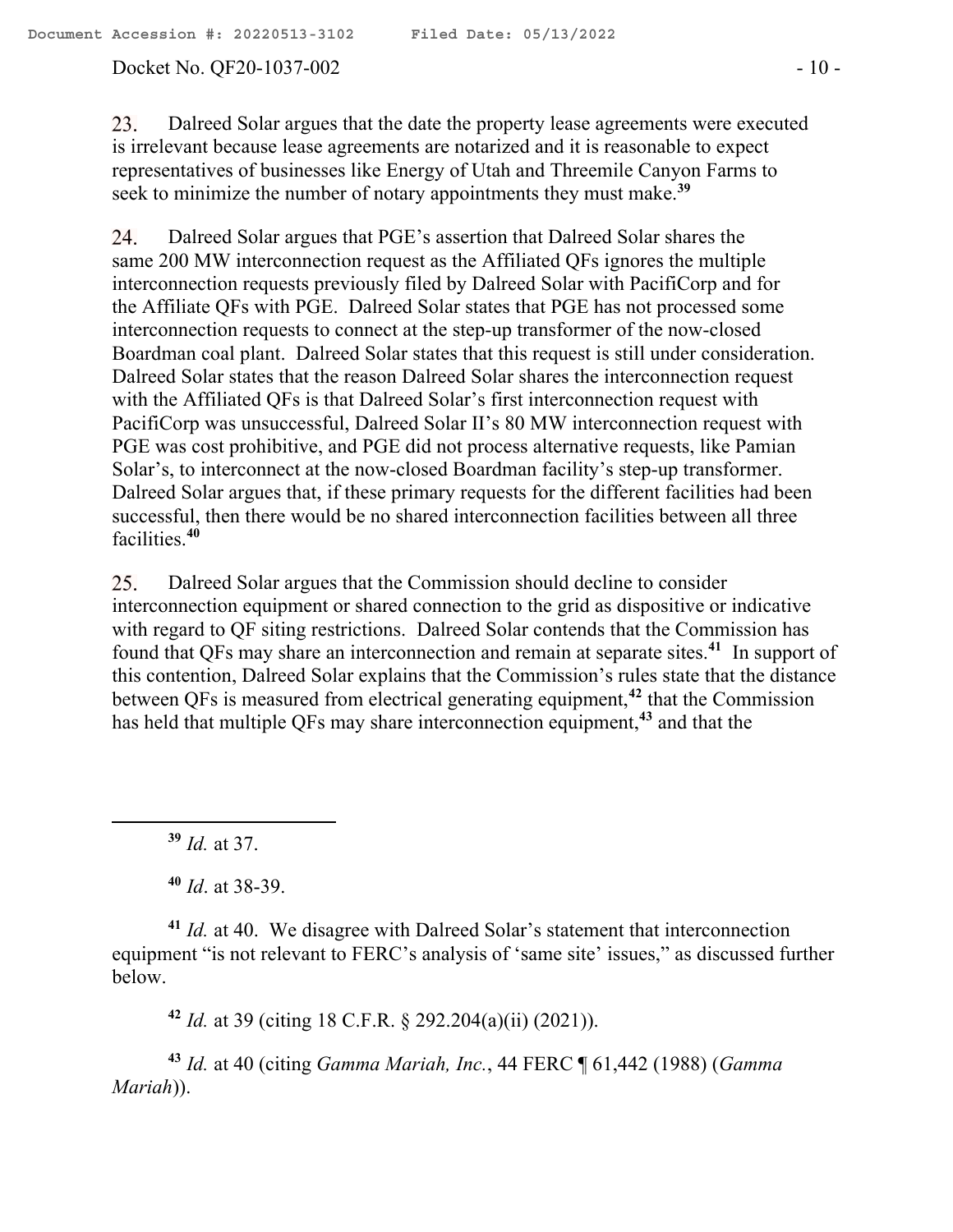### Docket No. QF20-1037-002 - 11 -

Commission has previously recognized a shared connection to the grid between two QFs as acceptable without serving to demonstrate that the two QFs were co-located.**<sup>44</sup>**

26. Dalreed Solar acknowledges that all three facilities are solar QFs and share common ownership, but states that these are dispositive factors which, if not true, would make PGE's entire protest moot since the rebuttable presumption set forth in section 292.204(a)(2) of the Commission's regulations only applies to affiliated small power production facilities that use the same energy resource. Regarding permitting, Dalreed Solar states that it is pursuing a conditional use permit and cannot rely on the permits issued for the Affiliated QFs because permits are at the county level and thus will need to be separately permitted. Dalreed Solar states that part of the separate permitting process required Dalreed Solar to conduct a separate soil study and a separate wildlife mitigation plan for the Facility.**<sup>45</sup>**

27. Dalreed Solar states that it is currently unknown who the owners of Dalreed Solar and the Affiliated QFs will be when they come online. Dalreed Solar states that the Commission has previously stated for purposes of QF certification that the critical date is the date the facility first produces electrical energy, and whether the facility satisfies the statutory and regulatory requirements of QF status before the facility produces electric energy is irrelevant. Similarly, Dalreed Solar states that it currently expects that separate companies will provide operation and maintenance services for the Facility and Affiliated QFs, and that the financing and construction arrangements for the facilities are not yet known.**<sup>46</sup>**

Dalreed Solar also states that the Facility's expected commercial operation date is 28. more than 12 months after the commercial operation dates of the Affiliated QFs.**<sup>47</sup>** Furthermore, Dalreed Solar states that construction "by the same entity" is not yet known. Regarding the timing of PPA execution, Dalreed Solar argues that it made substantial efforts to negotiate and execute a PPA with PacifiCorp in 2020, which is more than 12 months earlier than the execution of the PPAs for the Affiliated QFs. Additionally, Dalreed Solar states that there was a financial advantage to placing a solar facility in service by January 1, 2024, until Congress extended the financial investment tax credit, which pushed that deadline to 2026. Dalreed Solar notes that construction of the Facility will still need to begin in 2023. Dalreed Solar states that, now that the law

**<sup>45</sup>** *Id.* at 43-44.

**<sup>46</sup>** *Id.* at 45.

 $\overline{a}$ 

**<sup>47</sup>** *Id.* at 44-47.

**<sup>44</sup>** *Id.* at 42 (citing *Coso Energy Devs*, 45 FERC ¶ 61,003, at 61,005 (1988) (*Coso Energy*)).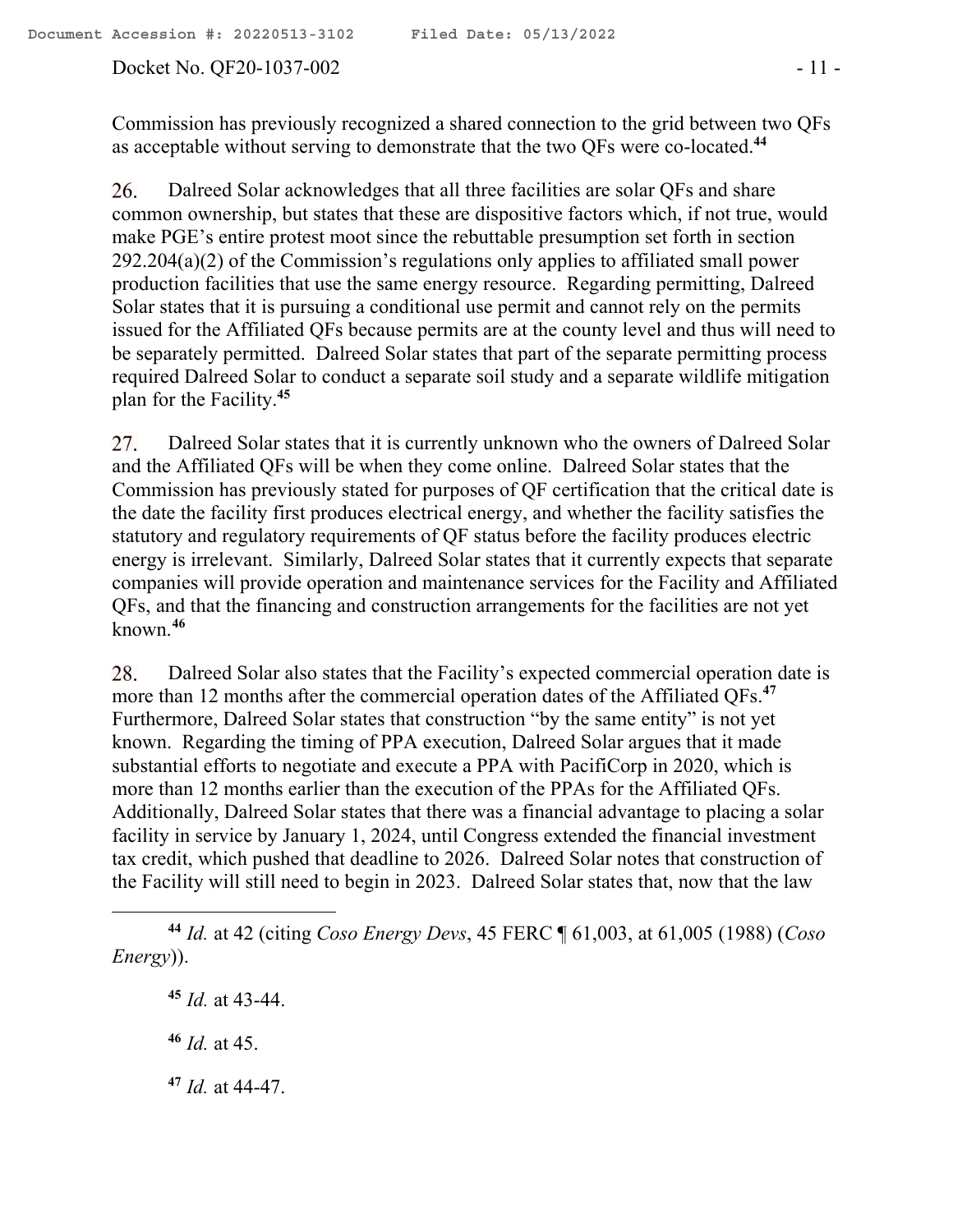#### Docket No. QF20-1037-002 - 12 -

has changed and it is pursuing a PPA with PGE, it no longer expects the Facility to be commercially operational within the same year as the Affiliated QFs.**<sup>48</sup>**

### **3. Interconnection History**

Dalreed Solar argues that the Commission must consider the facts specific to the 29. Facility.<sup>49</sup> Dalreed Solar explains that Energy of Utah's business model relies on thirdparty financing, including the sale of a facility or development rights, and states that obtaining reasonable financing is not possible until after certain milestones have been met, such as Energy of Utah establishing that a project has a decent chance of success.

30. Dalreed Solar states that that area of northern-central Oregon is attractive for solar renewable energy development because it has strong solar potential, and the area is generally more electrically developed and accessible than Oregon's other sunny regions, primarily the rural southeast of the state. Dalreed Solar states there are four different Bonneville Power Administration (BPA) transmission lines near the Facility and the Affiliated QFs, but fewer BPA assets in other areas of southeastern Oregon, that PacifiCorp has two substations nearby, and PGE has one substation. Dalreed Solar also notes that PGE's 550 MW coal-fired Boardman Generating Station, which PGE closed in 2020, is also located nearby.

31. Dalreed Solar states that it began the interconnection process with PacifiCorp in March 2020, after which Dalreed Solar submitted an interconnection request indicating two potential requested points of interconnection, and PacifiCorp executed a Feasibility Study Agreement. Dalreed Solar states that PacifiCorp never provided the contracted-for feasibility study and would not negotiate a QF PPA for the Facility until Dalreed Solar first obtained such a feasibility study from PacifiCorp. Dalreed Solar states that, on July 15, 2020, the Oregon Public Utility Commission (Oregon PUC) approved PacifiCorp's request to change its serial queue process to a cluster study process. Dalreed Solar states that interconnection customers in PacifiCorp's existing queue had until October 15, 2020 to opt into PacifiCorp's cluster study process. Dalreed Solar states that PacifiCorp refused to study the Facility with two different points of interconnection, as it had agreed to under the feasibility study agreement. Dalreed Solar explains that it then pursued two 20 MW interconnection applications, with different points of interconnection.**<sup>50</sup>** Dalreed

**<sup>48</sup>** *Id.* at 48.

 $\overline{a}$ 

**<sup>49</sup>** *Id*. at 9.

**<sup>50</sup>** *Id.* at 16-18. Dalreed Solar states that the challenges faced in PacifiCorp's interconnection process led Dalreed Solar to self-recertify as a 20 MW QF in Docket No. QF20-1037-001, thereby breaking up its original 40 MW QF into two 20 MW QFs (the other 20 MW QF filed in Docket No. QF21-446-000).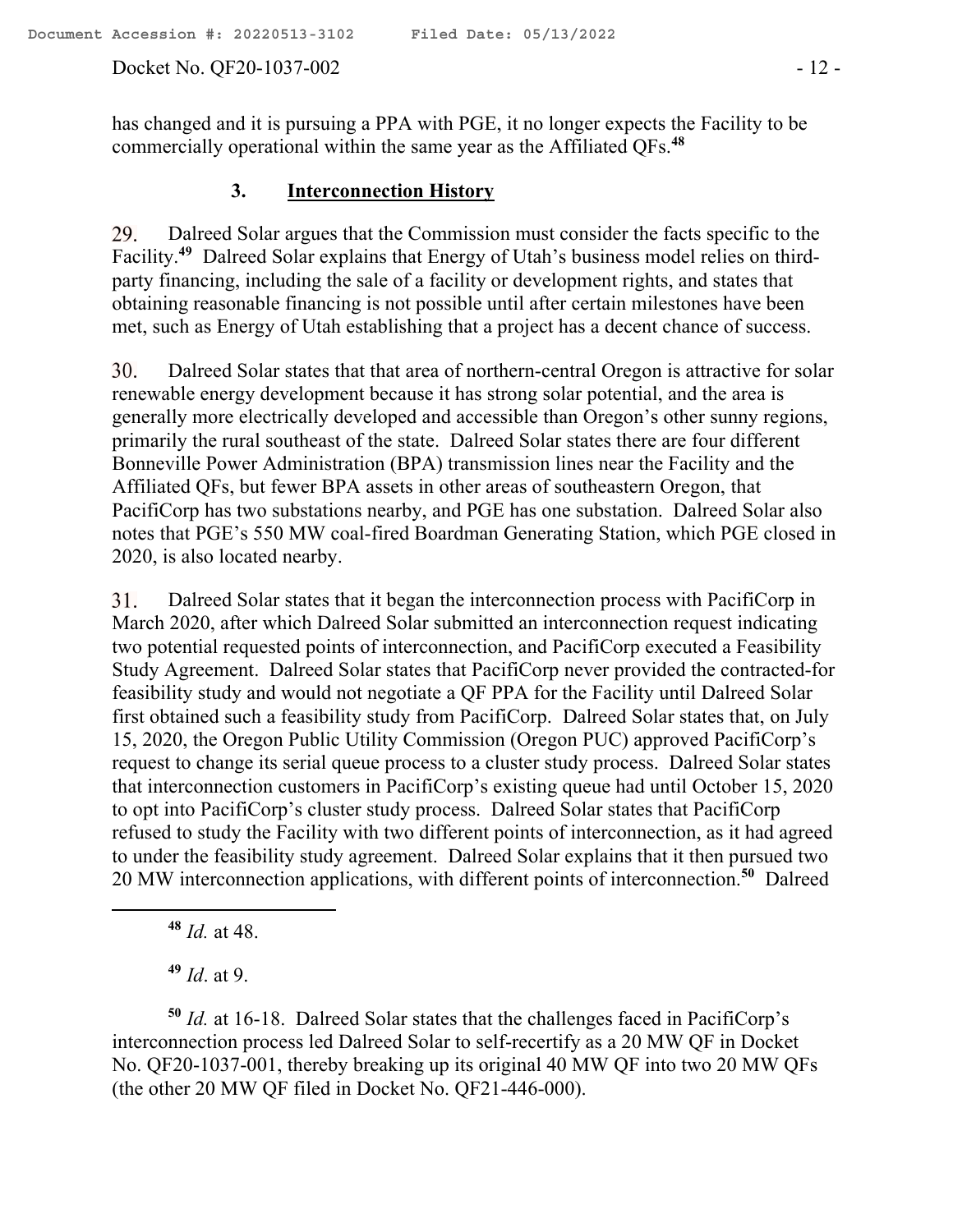### Docket No. QF20-1037-002 - 13 -

Solar states that it disputed the results of the study, which had an estimated cost of \$77.02 million and an estimated time to interconnect of 10 years for one of the 20 MW interconnection applications. Dalreed Solar states that it sought to get PacifiCorp to agree to assume the use of third-party transmission under an energy resource interconnection study approach, but both 20 MW projects were ultimately withdrawn from the queue. Dalreed Solar explains that, in contrast, the Affiliated QFs have filed interconnection applications only with PGE and BPA. Dalreed Solar states that PacifiCorp's actions leading to Dalreed Solar submitting two separate 20 MW requests were obstructionist and should not be rewarded.

32. Dalreed Solar argues that the Facility was self-certified as a QF prior to Order No. 872, and the Facility qualifies for QF status under the Commission's pre-Order No. 872 one-mile rule that established an irrebuttable presumption that QFs more than one mile from other affiliated QFs are at separate sites. Dalreed Solar contends that the Facility is grandfathered and that revoking the Facility's QF status based on the Commission's new one-to-ten-mile rule would amount to retroactive rulemaking that is arbitrary and capricious, and potentially unconstitutional as applied to Dalreed Solar.**<sup>51</sup>**

### **4. Request for waiver**

33. Dalreed Solar requests that the Commission find that good cause exists to grant a waiver of the size of a facility if the Commission declines to find that the Facility's QF status is grandfathered, that PGE's protest is procedurally invalid, or that the factors demonstrate that Dalreed Solar is at a separate site than the Affiliated QFs. Dalreed Solar argues that it seeks to develop a solar facility in an area with high solar potential and characteristics particularly attractive for development in the near-term. Thus, Dalreed Solar argues that its case is similar to previous cases considered by the Commission where the Commission found that the location of the facilities was specifically selected based on the availability of the resource.**<sup>52</sup>** Dalreed Solar argues that the purpose of the revision to the one-mile rule was to address allegations of improper circumvention of the one-mile rule, thus Dalreed Solar believes it is appropriate for the Commission to consider that Dalreed Solar's site was not chosen with the intent of circumventing the Commission's rules.**<sup>53</sup>**

**<sup>51</sup>** *Id*. at 25-26.

 $\overline{a}$ 

**<sup>52</sup>** *Id.* at 49 (citing *Windfarms, Ltd.*, 13 FERC ¶ 61,017 (1980) (*Windfarms*); *Windfarms, Ltd.*, 19 FERC ¶ 61,220 (1982) (*Windfarms II*)).

**<sup>53</sup>** *Id.* at 51-52.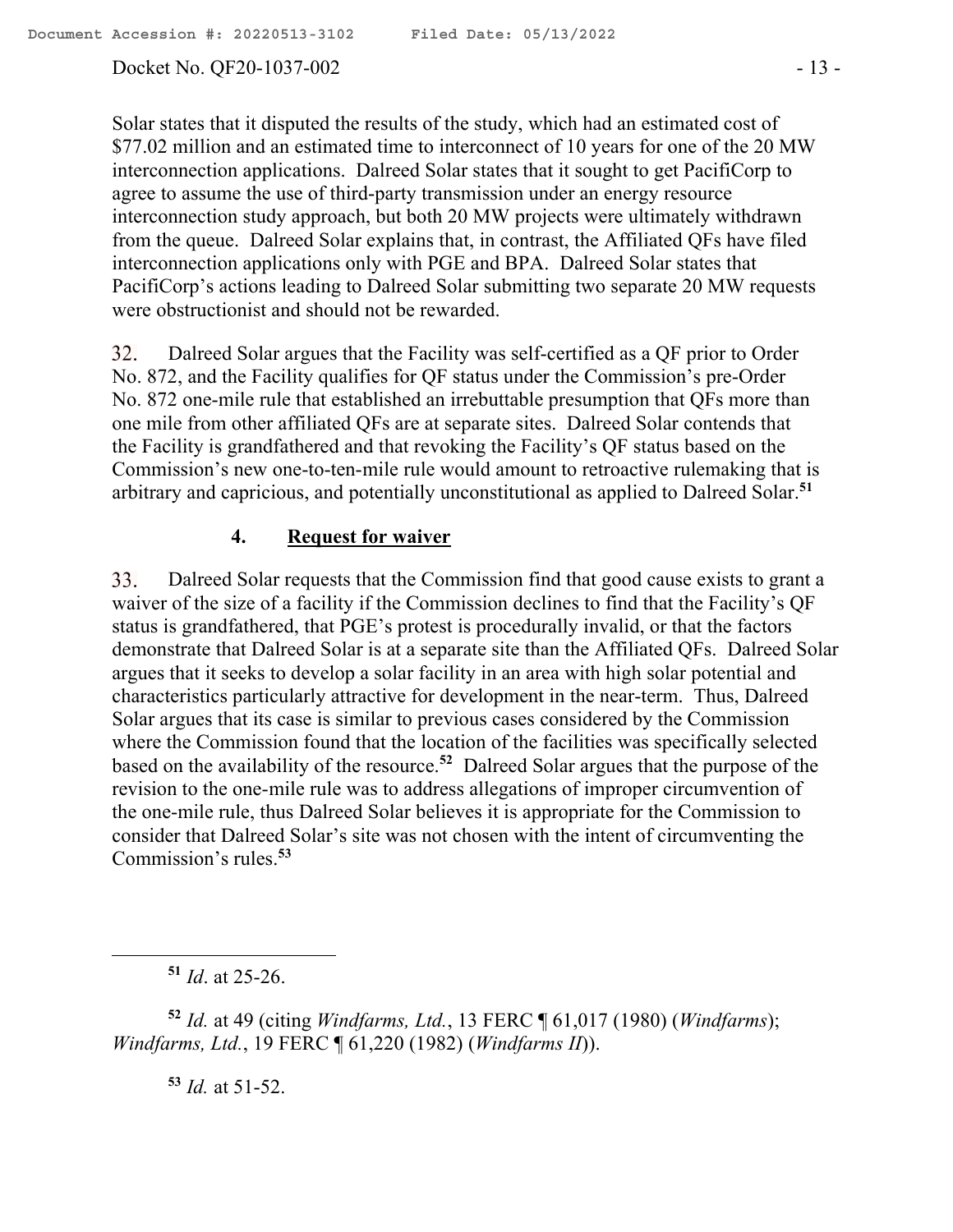Docket No. QF20-1037-002 - 14 -

### **C. PGE's Answer to Dalreed Solar's Response**

34. PGE states that, in adopting the rebuttable presumption for QFs between one and ten miles apart, the Commission sought to discourage developers from disaggregating one large facility into several smaller QFs. PGE states that, in Oregon, there is significant renewable development taking place outside PURPA and that, in these circumstances, it is appropriate for the Commission to strictly enforce PURPA's size limitation by applying the same-site rule.**<sup>54</sup>**

35. PGE states that, although Dalreed Solar argues that the Facility should be grandfathered, the Commission carefully considered which QFs should be grandfathered and found that QFs like Dalreed Solar making substantive changes to their facilities must comply with the new rule. PGE argues that Dalreed Solar's challenges interconnecting with and selling to another utility are unproven and irrelevant to the same-site analysis.**<sup>55</sup>**

36. PGE states that it was not involved in the disputes between Dalreed Solar and PacifiCorp. PGE argues that Dalreed Solar's past development efforts, interconnection efforts, and litigation history have no bearing on whether Dalreed Solar and the Affiliated QFs are located at the same site and is therefore irrelevant. PGE argues that the same site analysis concerns the facilities and does not inquire into the motivations or causes for the configuration or design of the facilities.**<sup>56</sup>**

PGE states that, although Dalreed Solar claims that a different interconnection 37. request it submitted to PGE is still under discussion, PGE never accepted this request into its queue and that PGE does not consider the requested point of interconnection to be valid.**<sup>57</sup>**

38. PGE states that Dalreed Solar's argument that shared interconnection equipment is permissible, and not relevant to the same-site analysis, relies on cases that are more than

**<sup>55</sup>** *Id.* at 3-4.

 $\overline{a}$ 

**<sup>56</sup>** *Id.* at 8-11.

**<sup>57</sup>** *Id.* at 11-12. PGE states that Energy of Utah withdrew its interconnection request before PGE could begin a system impact study because Energy of Utah determined the interconnection costs at its chosen location were too high. *Id*. at 11 n.50.

**<sup>54</sup>** PGE Answer at 2-3.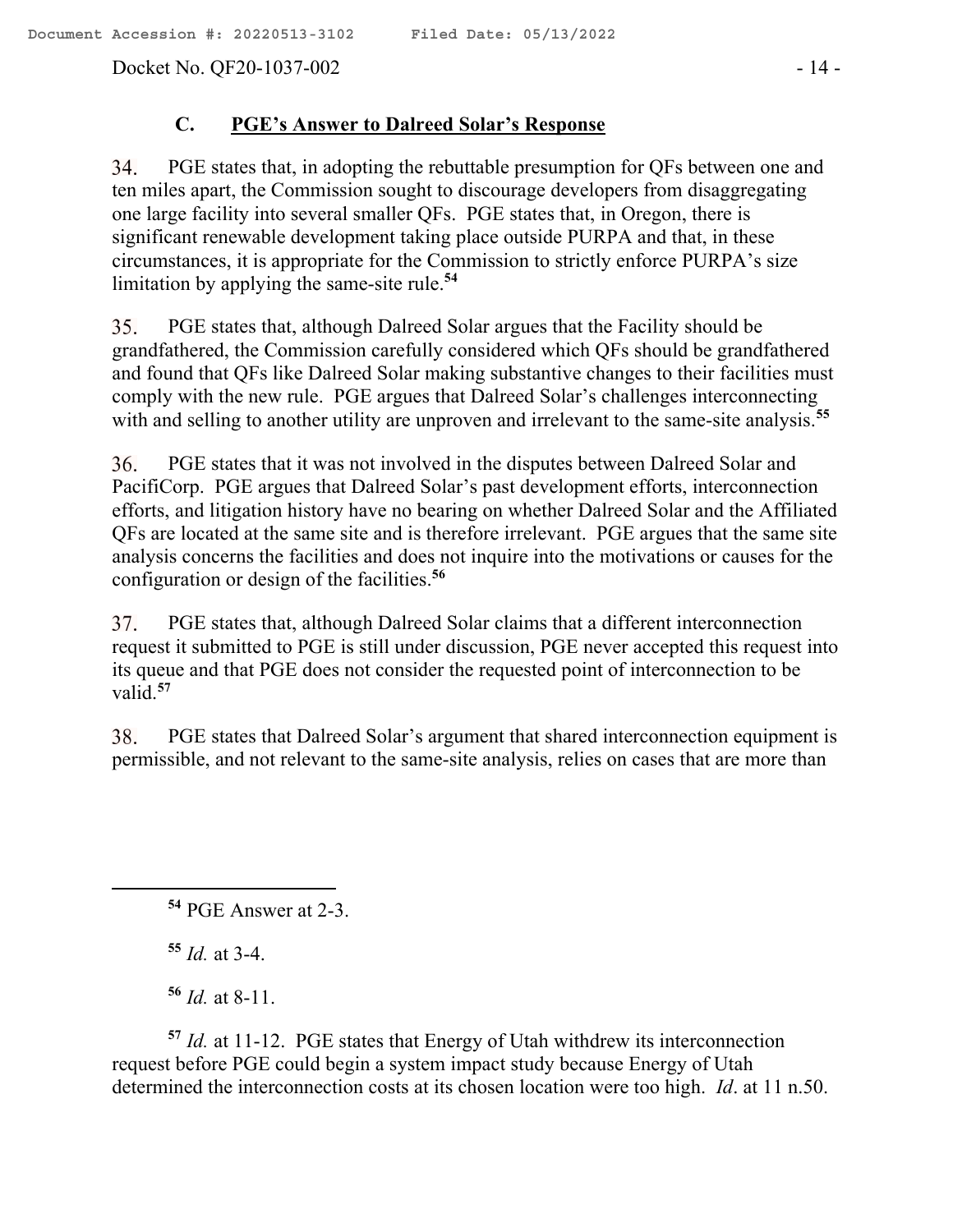#### Docket No. QF20-1037-002 - 15 -

three decades old and ignores the Commission's recent guidance in Order No. 872, which, over protests, included interconnection facilities as a factor. **58**

PGE argues that the hypothetical future ownership of Dalreed Solar is irrelevant, 39. and the Commission should not permit Dalreed Solar to avoid a same-site finding by asserting that its ownership may change in the future. PGE argues that Dalreed Solar has the option to wait until its final ownership is determined before seeking QF status.**<sup>59</sup>**

PGE states that, although Dalreed Solar moved its proposed commercial operation 40. date by six months after PGE filed its protest, such that Dalreed Solar now intends for its Facility to come online approximately 14 months after the Affiliated QFs' scheduled commercial operation date, this minor change should not affect the same-site analysis since the Facility will still be developed on a similar timeline as the Affiliated QFs.**<sup>60</sup>**

PGE argues that Dalreed Solar's request for waiver on the grounds that Dalreed 41. Solar's location is an attractive development site is not appropriate because, if Energy of Utah believes Gilliam and Morrow counties are favorable for solar facilities above 80 MW, then it can bid its project into a utility's competitive solicitation and not develop as a QF.**<sup>61</sup>** PGE argues that Commission precedent does not support Dalreed Solar's requested waiver because, in both the cases Dalreed Solar cites, the Commission found good cause to grant a waiver for wind farms that were to be built on specific ridges where the wind resource was concentrated. PGE argues that these cases are very different from the present situation, as the sun is consistently available throughout the area where Energy of Utah plans to site the facilities – not just in certain limited areas.**<sup>62</sup>** PGE argues that Dalreed Solar's situation is similar to the cases where the Commission has denied a waiver after finding that "the optimum use of the assets and the economic efficiency in co-locating facilities do not alone provide a justification for waiving the one-mile rule."**<sup>63</sup>**

**<sup>58</sup>** *Id.* at 12.

 $\overline{a}$ 

**<sup>61</sup>** *Id.* at 16.

**<sup>62</sup>** *Id.* at 17 (citing *Windfarms*, 13 FERC ¶ 61,017; *Windfarms II*, 19 FERC ¶ 61,220).

**<sup>63</sup>** *Id.* (citing *Vulcan/BN Geothermal Power Co.*, 52 FERC ¶ 61,095 (1990)).

**<sup>59</sup>** *Id.* at 13-14.

**<sup>60</sup>** *Id.* at 14.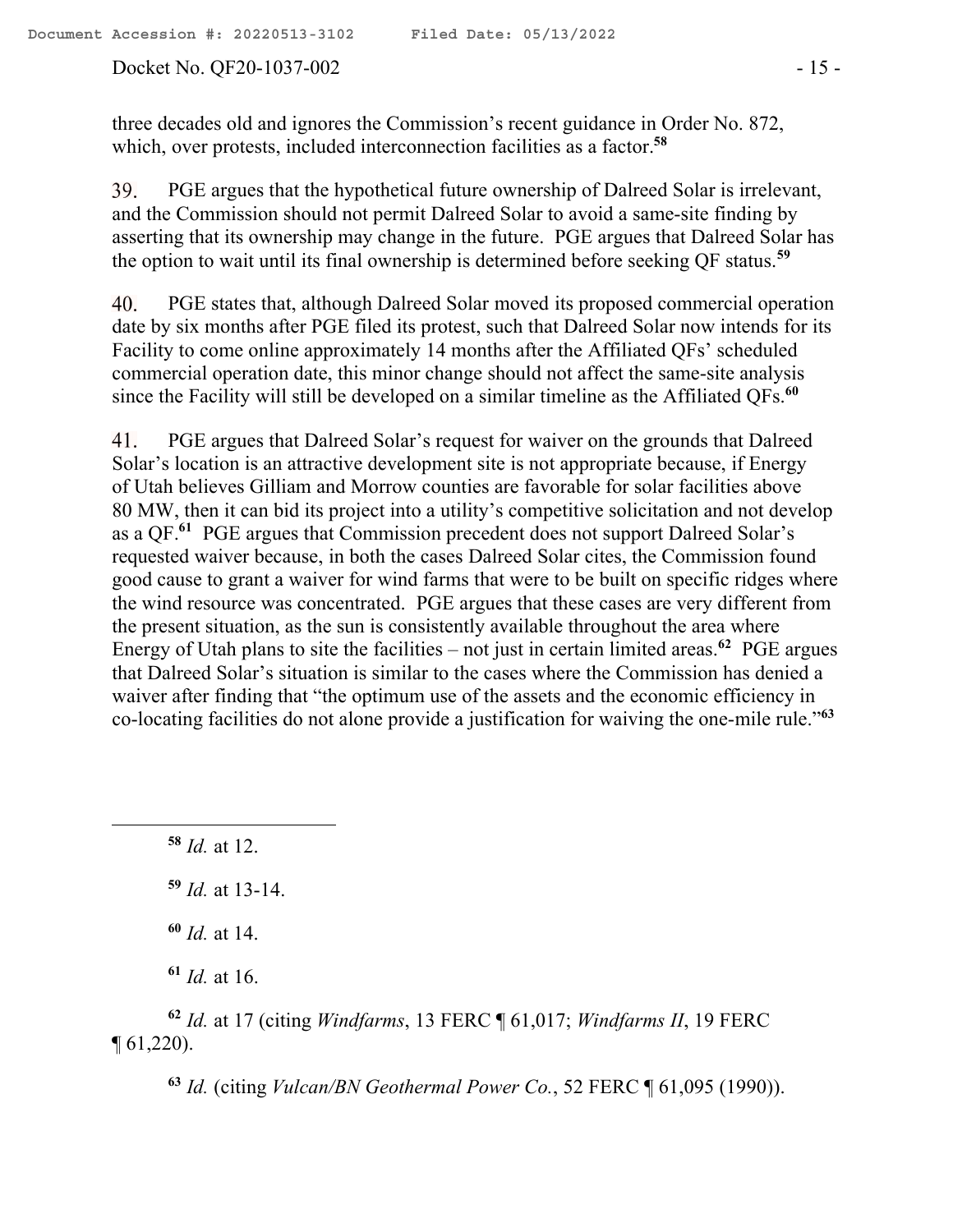Docket No. QF20-1037-002 - 16 -

#### **D. Dalreed Solar's Answer to PGE's Answer**

42. Dalreed Solar states that PGE's answer attempts to update its prior expert's opinion regarding an interconnection request that PGE is reviewing that could serve Dalreed Solar but adds no new facts. Dalreed Solar argues that PGE's statement in its answer that the interconnection request to BPA is significantly larger than Dalreed Solar's size is already apparent from Dalreed Solar's response, but Dalreed Solar's response only discusses the BPA request in discussing the interconnection efforts of Dalreed Solar II, not Dalreed Solar.<sup>64</sup> Dalreed Solar states that PGE claims in its answer that Dalreed Solar has the option to wait until final ownership is determined before seeking QF status. However, Dalreed Solar argues that its business model precludes it from seeking QF status after final ownership is determined, and that PGE will not negotiate a QF PPA until after a facility receives QF status. **65** Furthermore, Dalreed Solar states that PGE's claims that Dalreed Solar can develop its projects outside of PURPA is not relevant to the question of whether Dalreed Solar qualifies as a QF.**<sup>66</sup>**

43. Dalreed Solar argues that the Commission's protest procedures for Form No. 556 self-recertifications do not allow PGE's answer because, according to Dalreed Solar, the Commission specifically authorized the QF to have the last word by allowing QFs to file answers to protests.**<sup>67</sup>**

### **E. Responses of the Affiliated QFs**

44. The Affiliated QFs filed responses to PGE's Answer arguing that PGE's Answer could be viewed as a protest to the QF status of the Affiliated QFs and, therefore, the Affiliated QFs have a right to respond. The Affiliated QFs contend that this case concerns only the self-recertification of the Facility and that the QF status of the Affiliated QFs is not at issue. However, according to the Affiliated QFs, PGE appears to be asking the Commission to find that all three QFs are located at the same site. The Affiliated QFs respond that their QF status is grandfathered under Order No. 872. The Affiliated QFs also argue that, because PGE's Answer appears to contest the QF status of

**<sup>65</sup>** *Id*. at 8-9.

 $\overline{a}$ 

**<sup>66</sup>** *Id.* at 10.

**<sup>64</sup>** Dalreed Solar Answer 6-7.

**<sup>67</sup>** *Id.* at 15 (citing Order No. 872, 172 FERC ¶ 61,041 at P 558).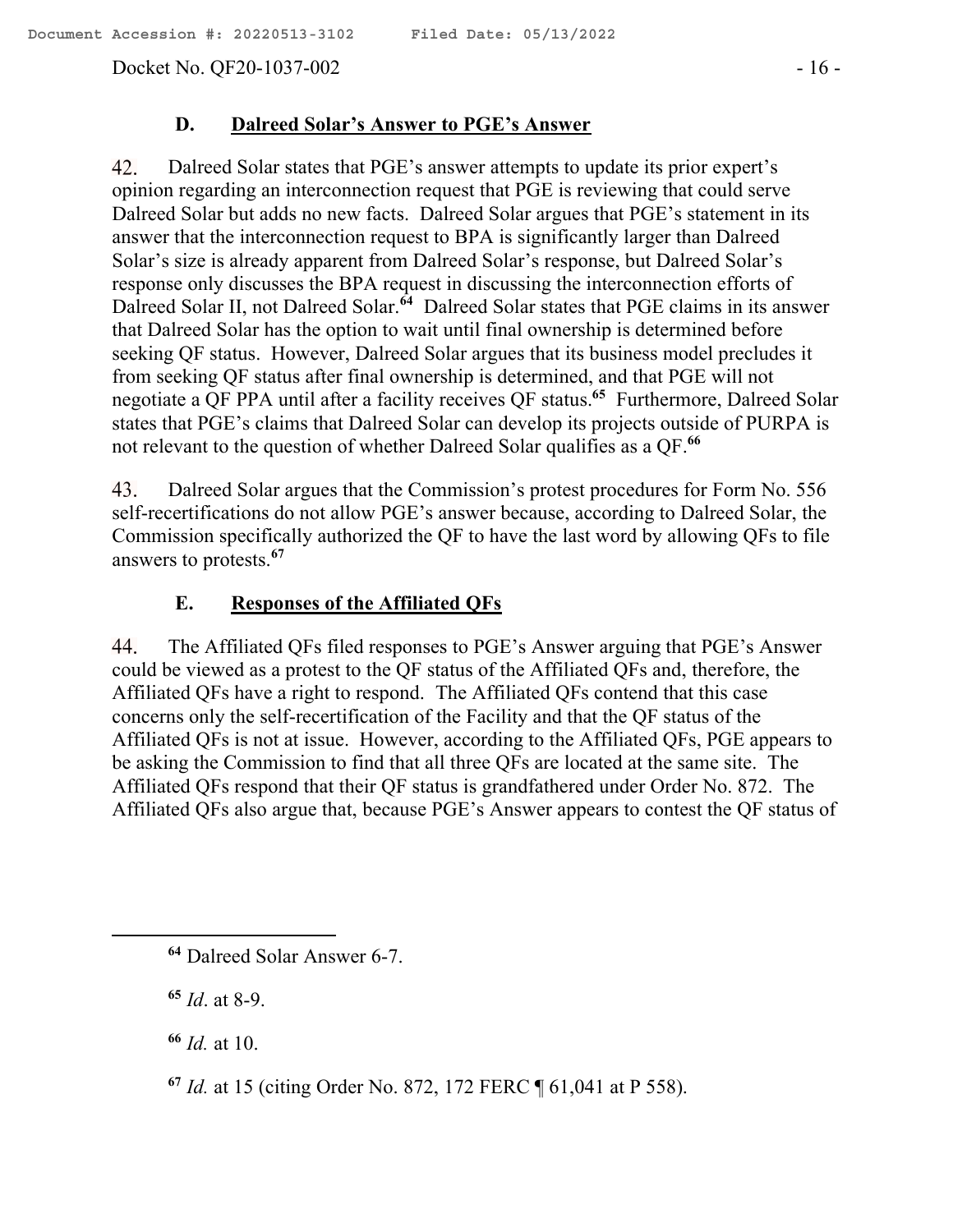#### Docket No. QF20-1037-002 - 17 -

the Affiliated QFs, the Commission should decline to consider PGE's Answer because it is beyond the scope of this proceeding. **68**

### **F. Dalreed Solar's Second Answer**

In response to PGE's Answer, Dalreed Solar argues, like the Affiliated QFs, that 45. this proceeding is solely about the Facility, and not the QF status of the Affiliated QFs. Dalreed Solar further argues that PGE incorrectly characterizes items in the record, including the Facility's developmental history as two 20 MW facilities due to challenges with interconnecting to PacifiCorp; the relevance to this proceeding and importance of the PacifiCorp interconnection history (Dalreed Solar argues that prior interconnection and litigation history are relevant factors to consider); Dalreed Solar's interactions with PacifiCorp; the Oregon PUC's decisions concerning Dalreed's interconnection to and PPA negotiations with PacifiCorp; unresolved disputes regarding potential alternative interconnection requests to PGE, and the Facility's updated commercial operation date, which Dalreed Solar asserts PGE incorrectly characterizes as a delay. Moreover, Dalreed Solar explains that interconnection costs were not the sole obstacle to interconnecting its Facility with PacifiCorp.<sup>69</sup> Dalreed Solar further argues that PGE offers arguments that are not relevant here, including that Dalreed Solar should wait to certify the Facility until final ownership is known, which Dalreed Solar argues is not a realistic option. Dalreed Solar explains that its preference is to not file a Form No. 556 until it begins delivery of its net output, which is when the Commission has stated a facility must be certified as a QF. However, Dalreed Solar asserts, it is PGE's corporate policy to require QFs to provide a Form No. 556 or similar documentation before PGE will provide indicative pricing or negotiate a QF power purchase agreement, which is necessary for a QF to obtain financing.**<sup>70</sup>** Dalreed Solar states that it anticipates that it will have entirely different ownership at the time it begins selling electricity, and that the Commission could uphold the Facility's QF status subject to the condition that ownership must change prior to commercial operations.**<sup>71</sup>**

**<sup>68</sup>** Pamian Solar Answer at 1-6; Dalreed Solar II Answer at 1-6.

**<sup>69</sup>** Dalreed Solar Second Answer at 12-13.

**<sup>70</sup>** *Id*. at 22-23.

**<sup>71</sup>** *Id*. at 31-32.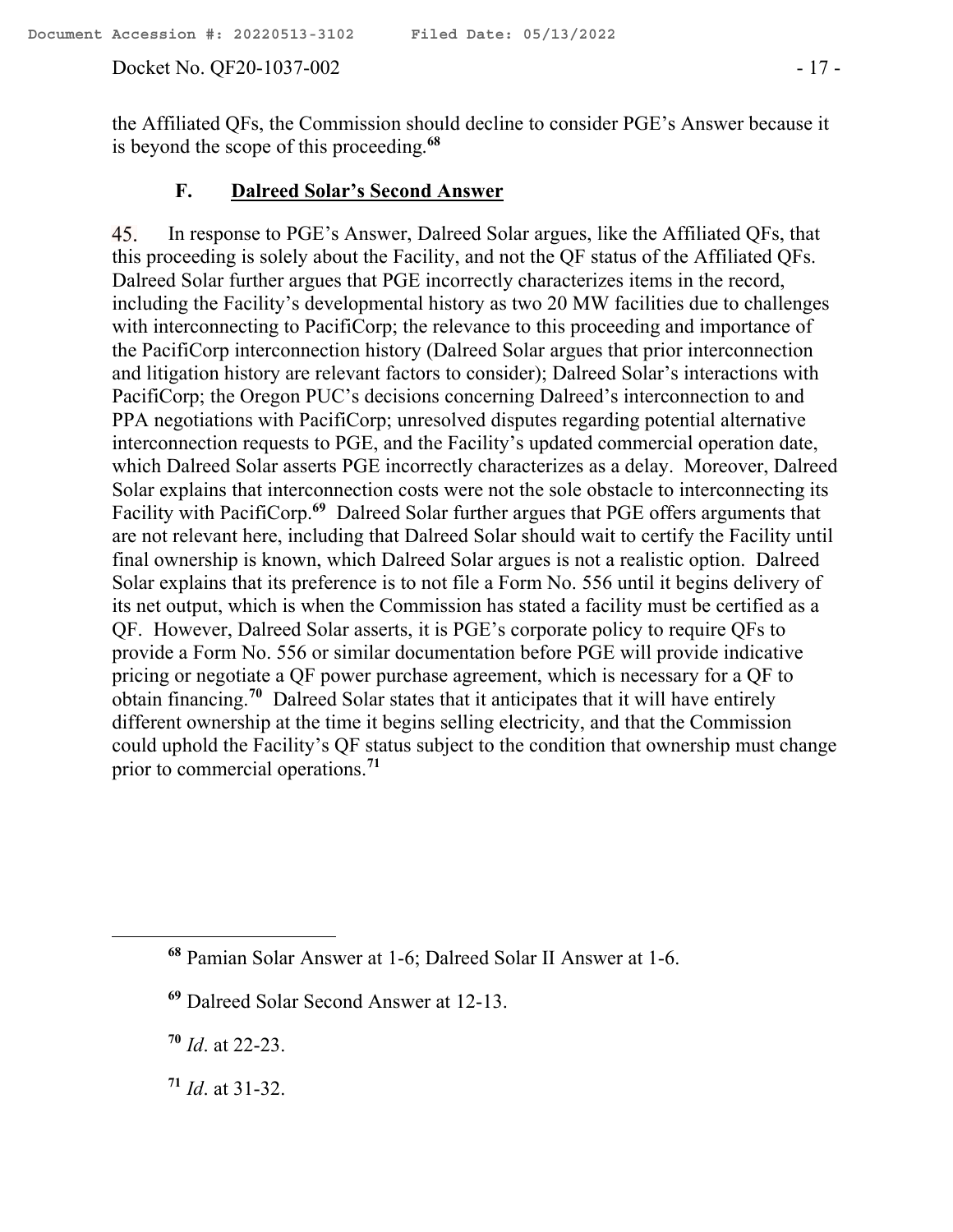Docket No. QF20-1037-002 - 18 -

### **III. Discussion**

### **A. Procedural Matters**

46. Pursuant to Rule 214 of the Commission's Rules of Practice and Procedure, 18 C.F.R. § 385.214 (2021), PGE's timely, unopposed motion to intervene serves to make it a party to this proceeding. Pursuant to Rule 214(d) of the Commission's Rules of Practice and Procedure, 18 C.F.R. § 385.214(d), we grant Pamian Solar and Dalreed Solar II's late-filed motions to intervene given their interest in the proceeding, the early stage of the proceeding, and the absence of undue prejudice or delay.

Rule 213(a)(2) of the Commission's Rules of Practice and Procedure, 18 C.F.R. 47. § 385.213(a)(2) (2021), prohibits an answer to a protest or answer unless otherwise ordered by the decisional authority. We accept the answers filed in this proceeding because they have provided information that assisted us in our decision-making process.**<sup>72</sup>**

### **B. Substantive Matters**

### **1. Whether PGE's Protest is Permissible**

48. As discussed below, we find that PGE's protest is permitted because Dalreed Solar made a substantive change to its 2022 Recertification by doubling the power production capacity of the Facility.

Order No. 872 amended the Commission's regulations to allow an interested 49. person or entity to seek to intervene and to file a protest of a self-certification or selfrecertification of a QF, and not have to file a petition for declaratory order and pay the filing fee for petitions.**<sup>73</sup>** Existing QFs that file for recertification due to substantive changes are subject to their recertifications being protested. **74** In Order No. 872, the Commission also specifically explained that "[s]ubstantive changes that may be subject to protest include, for example, a change in electrical generating equipment that increases

**<sup>74</sup>** Order No. 872-A, 173 FERC ¶ 61,158 at P 326.

**<sup>72</sup>** Dalreed Solar's assertions that, pursuant to Order No. 872, protesters are entitled to have the last word is an inaccurate reading of Order No. 872. Rather, Order No. 872 states that the applicant's response to a protest will be allowed under 18 C.F.R. § 385.213(a)(2). Order No. 872, 172 FERC ¶ 61,041 at P 558. And, the traditional approach to answers to protests and to answers would apply.

**<sup>73</sup>** Order No. 872, 172 FERC ¶ 61,041 at P 547; *see* 18 C.F.R. § 292.207(c)(1)-(2).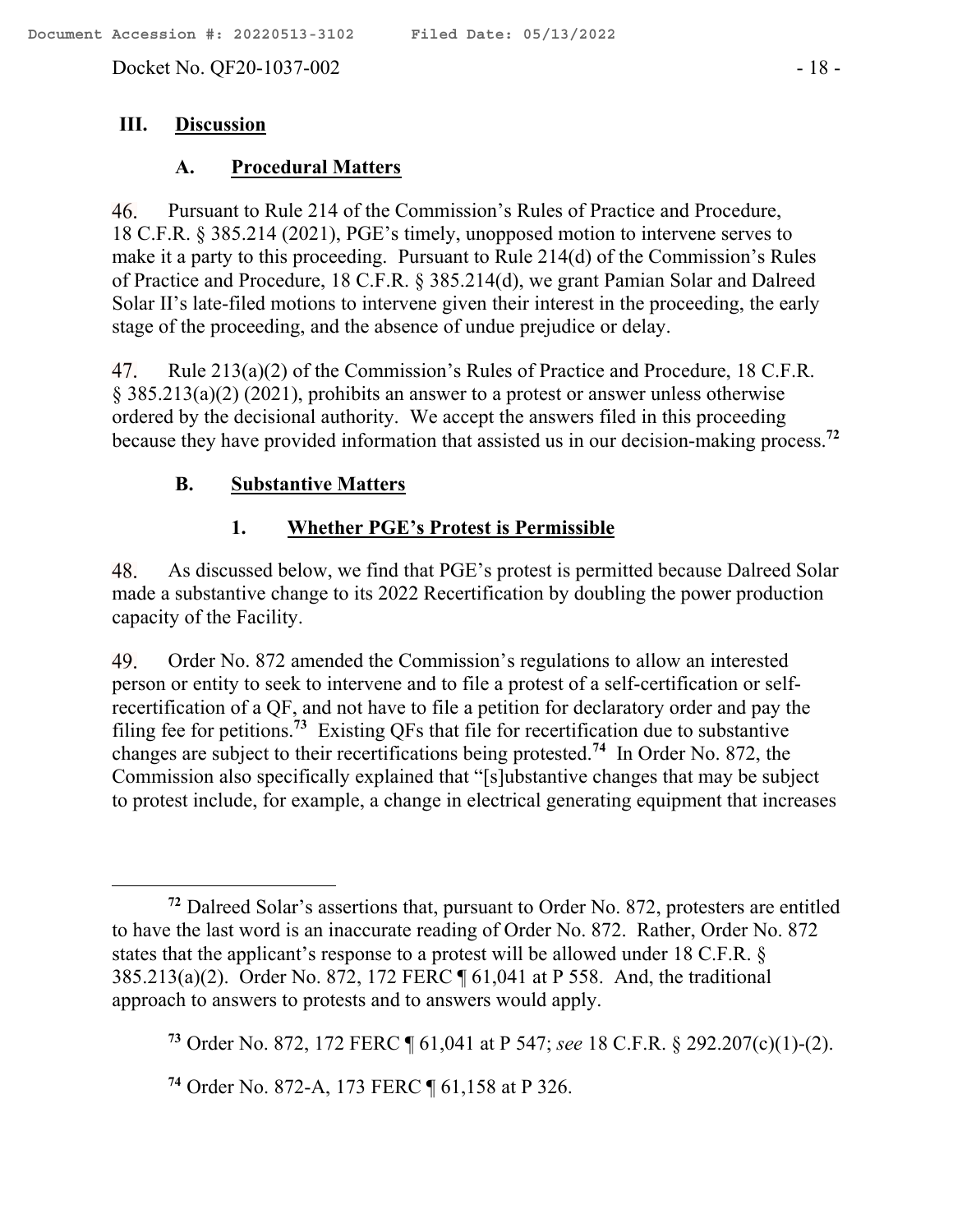Docket No. QF20-1037-002 - 19 -

power production capacity by the greater of 1 MW or 5 percent of the previously certified capacity of the QF…." **75**

In the 2022 Recertification, Dalreed Solar indicates that the Facility will have a 50. net power production capacity of 40 MW. When compared to Dalreed Solar's 2021 Recertification, which indicated a 20 MW net power production capacity, its 2022 Recertification represents a doubling of net power production capacity,**<sup>76</sup>** i.e., both a 20 MW increase and a 100% increase compared to the existing certification, and thus is a substantive change given the guidance provided by the Commission in Order No. 872.**<sup>77</sup>** We find that Dalreed Solar's change in net power production capacity of its Facility is a substantive change to the existing certification and therefore find that PGE may protest Dalreed Solar's self-recertification under section 292.207(c)(1) of the Commission's regulations.

51. Additionally, although Dalreed Solar argues that the 2022 Recertification did not make a substantive change compared to the Original Certification, the correct comparison is between the 2022 Recertification and the 2021 Recertification, which is the *existing certification*, as set forth in sections 292.207(c)(1) and (2) of the Commission's regulations. Likewise, corresponding changes that Dalreed Solar made in Docket No. QF21-446-000 for the purpose of splitting the Facility into two 20 MW facilities do not affect whether substantive changes to the Facility in this proceeding are present that allow PGE to file a protest.

We need not decide here whether the other changes set forth by PGE would be 52. considered, in and of themselves, substantive changes. As explained in Order No. 872, "[t]he Commission can determine, on a case-by-case basis, whether the evidence presented represents a substantive change or whether the change is non-substantive and thus not subject to protests."**<sup>78</sup>** The Commission further explained that "[w]e continue to believe that conducting a case-by-case analysis is the best way to determine whether the change that prompted recertification is substantive."**<sup>79</sup>**

**<sup>75</sup>** Order No. 872, 172 FERC ¶ 61,041 at P 550.

**<sup>76</sup>** *Compare* 2022 Recertification (listing 124,800 solar panels with a total maximum net power production capacity of 40 MWs), *with* 2021 Recertification (listing 62,400 solar panels with a total maximum net power production capacity of 20 MWs).

**<sup>77</sup>** *See* Order No. 872, 172 FERC ¶ 61,041 at P 550.

**<sup>78</sup>** Order No. 872-A, 173 FERC ¶ 61,158 at P 326.

**<sup>79</sup>** *Id*.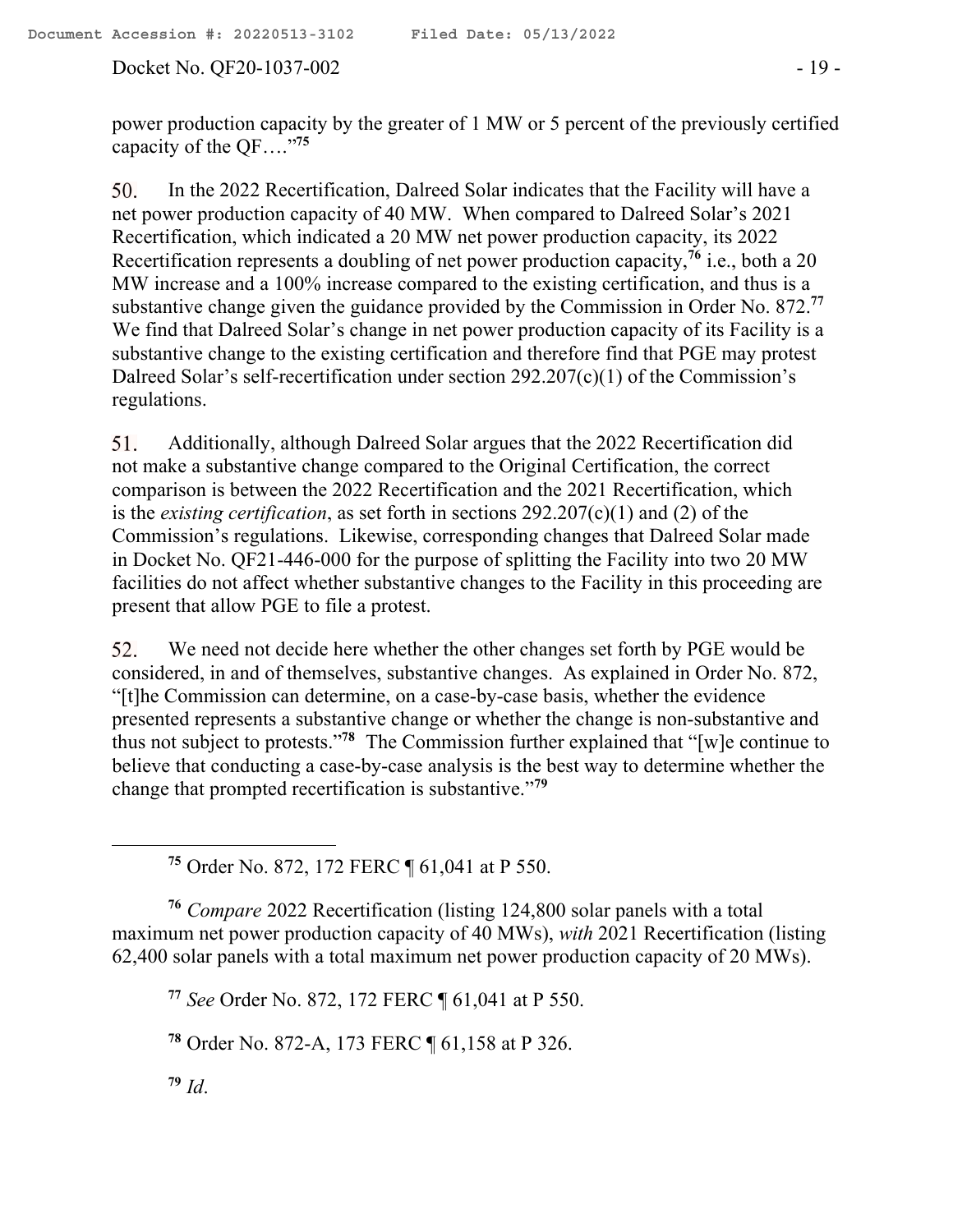### Docket No. QF20-1037-002 - 20 -

We disagree with Dalreed Solar that the Facility is grandfathered under the pre-53. Order No. 872 rules. Order No. 872's rules do apply to the 2022 Recertification because Dalreed Solar made substantive changes to the Facility in the 2022 Recertification and filed the 2022 Recertification after the effective date of Order No. 872, and thus protests are permissible. **80** The Commission specifically rejected arguments that Order No. 872 amounts to retroactive rulemaking, finding that the rule is prospective since the new rule applies "only if and when new facts" prompt a recertification.**<sup>81</sup>** As the Commission explained in Order No. 872-A, when an existing QF makes a substantive change, it is no longer the same facility it was before, and the new regulations apply.<sup>82</sup> Additionally, we do not agree that applying the rules set forth in Order No. 872 to the Facility amounts to an "unconstitutional taking."**<sup>83</sup>** Dalreed Solar does not explain how applying the rules in this context would constitute a taking, nor, we add, is a property right being taken away.

## **2. Whether the Facility is located at the Same Site as the Affiliated QFs**

54. As discussed below, we find that the Facility is located at the same site as the Affiliated QFs and therefore that the Facility's net power production capacity exceeds the 80 MW limit on small power production QFs. We, therefore, revoke the Facility's QF status. PGE has met its burden of rebutting the presumption that the Facility is at a separate site from the Affiliated QFs, because PGE made a compelling showing, based on several relevant factors, that the Facility should be considered to be at the same site as the Affiliated QFs and thus the Facility does not qualify for QF certification as a *small* power production facility.**<sup>84</sup>**

Order No. 872 revised the Commission's regulations in 18 C.F.R. § 55. 292.204(a)(2)(i)(C) to state that there is a *rebuttable* presumption that affiliated QFs that use the same energy resource and are located more than one mile and less than ten miles

**<sup>80</sup>** Order No. 872, 172 FERC ¶ 61,041 at PP 469, 548; 18 C.F.R. § 292.207(c).

**<sup>81</sup>** Order No. 872-A, 173 FERC ¶ 61,158 at P 324 (disagreeing with commenters that "the new rebuttable presumption for affiliated facilities more than one mile but less than 10 miles apart will have retroactive effect when applied to existing facilities seeking recertification. The new regulations do not apply to an existing facility unless and until it must recertify because of changes to the material facts and representations ….").

**<sup>82</sup>** *Id*.

**<sup>83</sup>** Dalreed Solar Response at 26.

**<sup>84</sup>** *See* 16 U.S.C. § 796(17).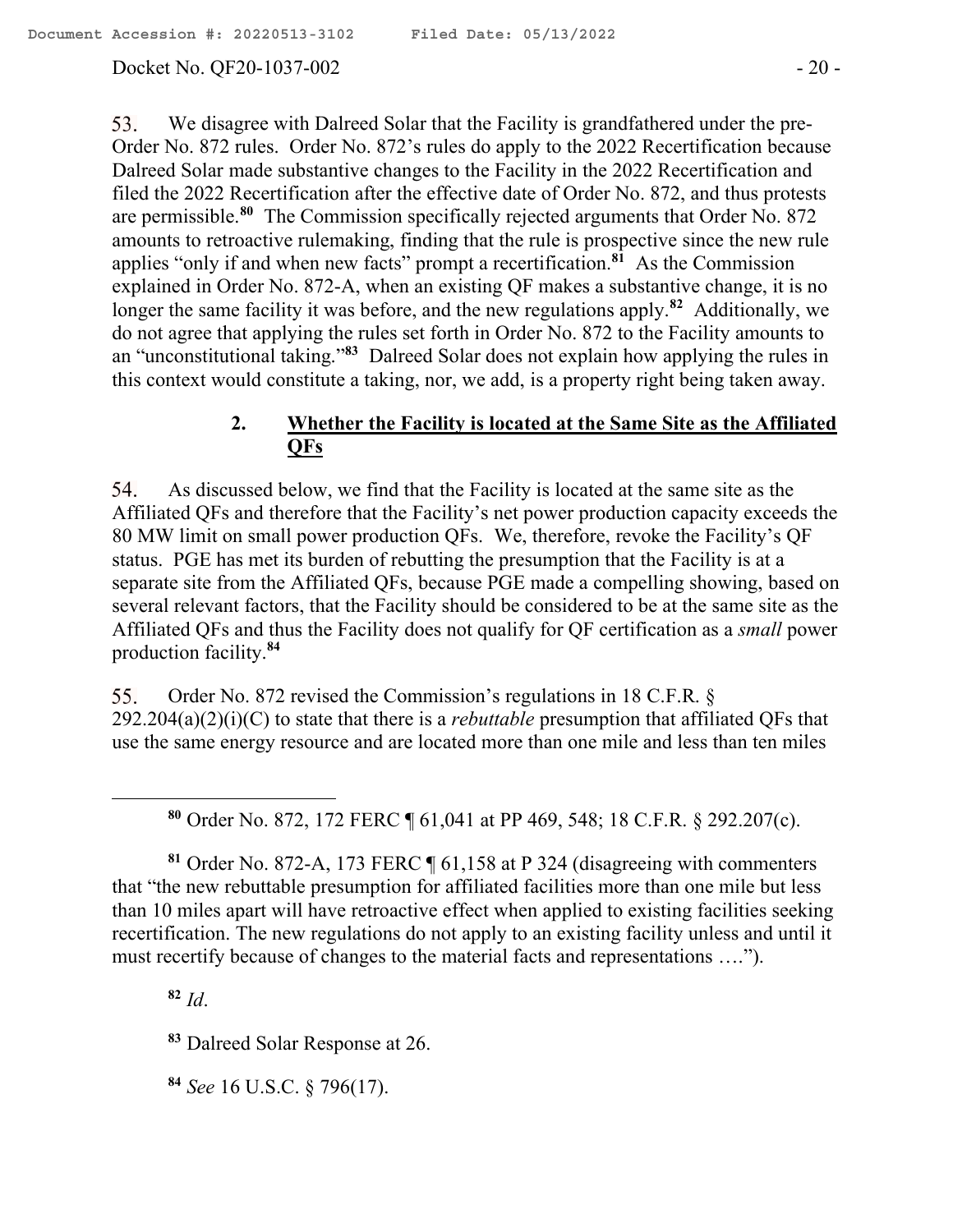Docket No. QF20-1037-002 - 21 -

from the facility seeking certification or recertification are located at separate sites.**<sup>85</sup>** Order No. 872 also provided a number of factors that the Commission may consider as relevant indicia regarding whether a facility is or is not, in fact, located at the same site as an affiliated QF. **<sup>86</sup>** The Commission explained that no individual factor is dispositive.

**<sup>85</sup>** 18 C.F.R. § 292.204(a)(2)(i)(C). The Commission opined in Order No. 872 that "ownership by a single entity of multiple small power production QFs in close proximity to each other that together exceed a power production capacity of 80 MW, and whether this improperly circumvents the Commission's regulations, is precisely what the new rebuttable presumption is seeking to address." Order No. 872, 172 FERC ¶ 61,041 at P 493.

**<sup>86</sup>** The examples of the factors that the Commission may consider included:

Physical characteristics, including such common characteristics as: infrastructure, property ownership, property leases, control facilities, access and easements, interconnection agreements, interconnection facilities up to the point of interconnection to the distribution or transmission system, collector systems or facilities, points of interconnection, motive force or fuel source, off-take arrangements, connections to the electrical grid, evidence of shared control systems, common permitting and land leasing, and shared step-up transformers.

Ownership/Other Characteristics, including such characteristics as whether the facilities in question are: owned or controlled by the same person(s) or affiliated persons(s), operated and maintained by the same or affiliated entity(ies), selling to the same electric utility, using common debt or equity financing, constructed by the same entity within 12 months, managing a power sales agreement executed within 12 months of a similar and affiliated small power production qualifying facility in the same location, placed into service within 12 months of an affiliated small power production QF project's commercial operation date as specified in the power sales agreement, or sharing engineering or procurement contracts.

Order No. 872, 172 FERC ¶ 61,041 at P 472 and P 509; *see also* Order No 872-A at P 203 ("We again stress that, in the final rule, the Commission stated that the factors in the list were merely 'examples of the factors the Commission may consider.'") (citing Order No. 872, 172 FERC ¶ 61,041 at P 509).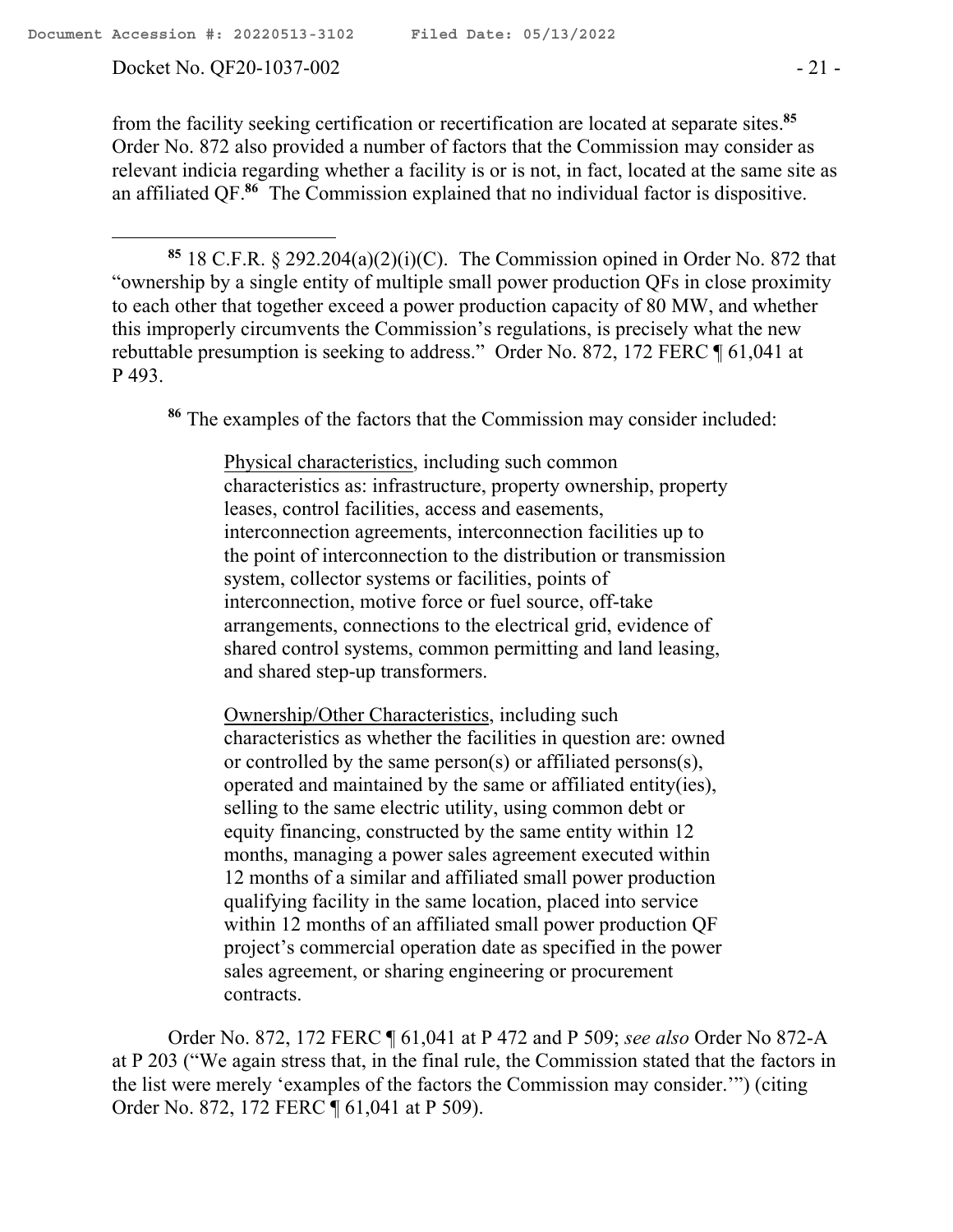#### Docket No. QF20-1037-002 - 22 -

Rather, it will conduct a case-by-case analysis, weighing the evidence for and against.**<sup>87</sup>** The Commission stated that the more compelling the showing that affiliated small power production QFs should be considered to be at the same site as the particular small power production facility seeking QF status, the more likely the Commission will be to find that the facilities in question are located at the same site. The Commission thus looks at the factors relevant to each particular case and weighs the evidence to determine whether affiliated QFs using the same energy resource are at the same site and thus should be treated as one QF to determine whether its power production capacity exceeds 80 MW.**<sup>88</sup>** That is, while the presumption is that affiliated QFs located more than one mile and less than ten miles from the facility seeking certification or recertification are located at separate sites, **<sup>89</sup>** this presumption may be overcome where the record sufficiently demonstrates that the relevant facilities are located at the same site.

Here, we find that PGE has provided sufficient evidence to meet its burden to 56. overcome the rebuttable presumption because the Facility and the Affiliated QFs demonstrate many of the physical and ownership characteristic factors indicating that the Facility is at the same site as the Affiliated QFs. Record evidence shows that the Facility and the Affiliated QFs, which are solar plants that have the same energy resource, are owned by the same entity (Energy of Utah) and have the same operator.**<sup>90</sup>** The Facility and the Affiliated QFs share a common off-taking utility (PGE), share a common 200 MW interconnection request with PGE, and common interconnection facilities, including shared busses, step-up transformers, and relays.**<sup>91</sup>** As PGE notes, it appears, as shown by the one-line diagram,**<sup>92</sup>** the Facility and the Affiliated QFs would likely share an interconnection point to deliver their output to the grid. The Facility and the Affiliated

**<sup>87</sup>** Order No. 872, 172 FERC ¶ 61,041 at P 511.

**<sup>88</sup>** Order No. 872-A, 173 FERC ¶ 61,158 at P 277 ("We reiterate that no single factor is dispositive and the factors are included as examples of facts that the Commission may consider on a case-by-case basis.").

**<sup>89</sup>** Order No. 872, 172 FERC ¶ 61,041 at P 492 ("[T]here is still a presumption that they are at separate sites, though the Commission today makes that presumption a rebuttable presumption.").

**<sup>90</sup>** PGE Protest, Ex. E.

**<sup>91</sup>** *Id.* Ex. G, 2022 Recertification.

**<sup>92</sup>** PGE Protest, Ex. H.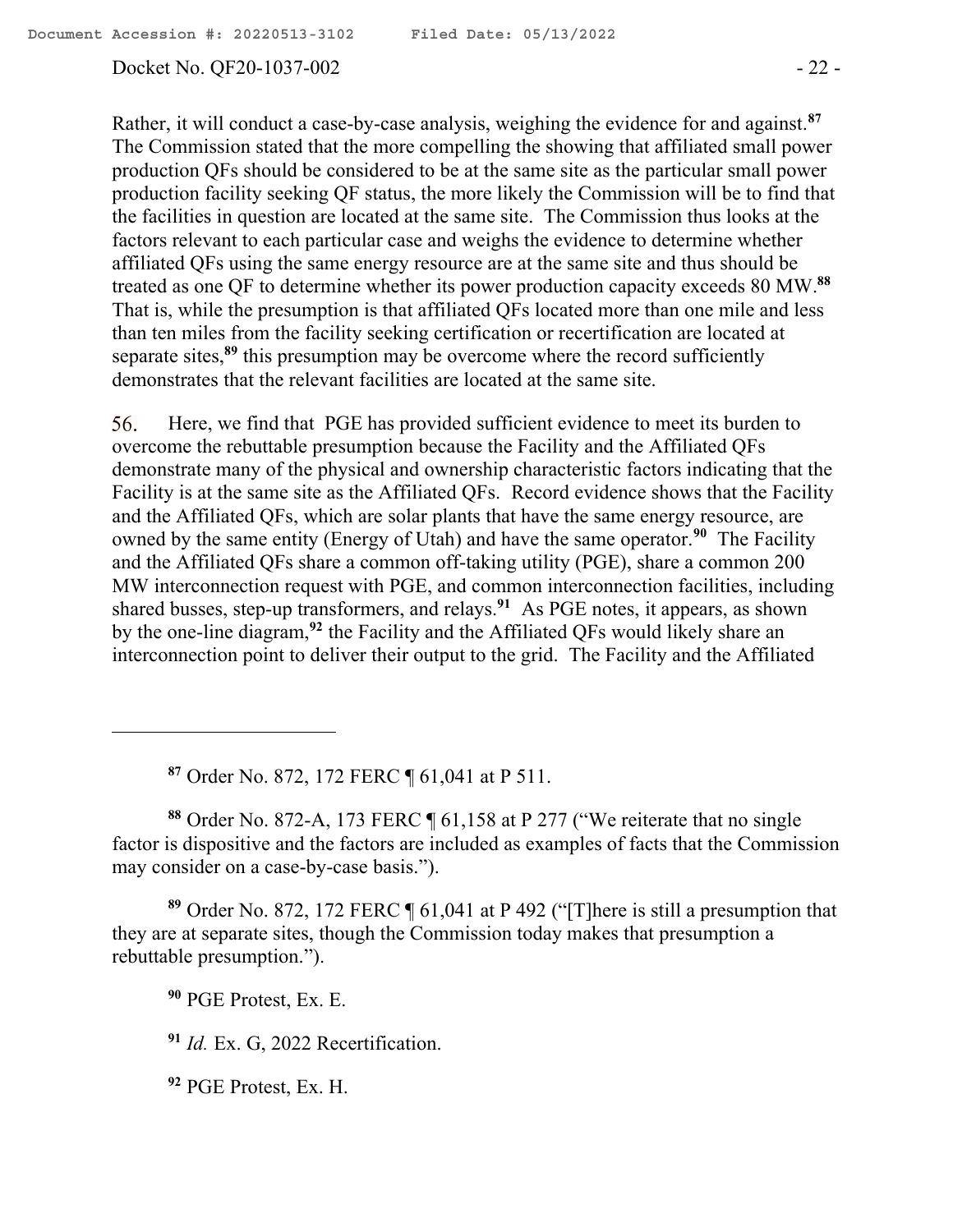#### Docket No. QF20-1037-002 - 23 -

QFs are also located on land owned by the same landowner.**<sup>93</sup>** Additionally, the Affiliated QFs established PPAs with PGE in early 2022, and PGE is currently in PPA negotiations with Dalreed Solar.**<sup>94</sup>**

Dalreed Solar does not dispute these facts, but rather offers reasons why the 57. Commission should discount this evidence. We are not persuaded by the arguments that Dalreed Solar offers to discount the evidence in the record. While Dalreed Solar argues that the Commission should consider its Facility's unique interconnection history with PacifiCorp, the Commission considers most relevant to its determination the evidence as it exists now, as presented in the 2022 Recertification and other record evidence.**<sup>95</sup>** Namely that, although Dalreed Solar could have had a different off-taker, a separate interconnection request, and a different PPA *if* its negotiations with PacifiCorp had been successful, that did not occur. Under the currently pending 2022 Recertification, the Facility shares a number of common interconnection characteristics with the Affiliated QFs, which weighs in favor of a same site determination. Similarly, Dalreed Solar acknowledges that currently Energy of Utah is the sole owner and manager of the Facility and the Affiliated QFs, but contends that in the future there may be a different owner/operator for each facility.**<sup>96</sup>** Yet, the 2022 Recertification is before the Commission in this proceeding, and under the facts of the 2022 Recertification, the Facility is currently owned and managed by the same entity as the Affiliated QFs, and thus current shared ownership is another factor in favor of finding that the Facility is at the same site as the Affiliated QFs. Additionally, we disagree that the Commission can conditionally affirm QF status for the Facility based upon one of the factors changing before the Facility reaches commercial operation. Upon submitting Form No. 556, a small power production facility at that time either meets the requirements to qualify as a QF under PURPA and the Commission's regulations**<sup>97</sup>** or it does not. There is no precedent or regulation that allows the Commission to conditionally affirm QF status based on what may happen in the future.

**<sup>93</sup>** *Id.* Ex. D.

 $\overline{a}$ 

**<sup>94</sup>** PGE Protest at 11.

**<sup>95</sup>** *Cf*. Order No. 872, 172 FERC ¶ 61,041 at P 469 (requiring any protest to be adequately supported, that general allegations and unsupported assertions will not provide a basis for denial of a recertification or certification).

**<sup>96</sup>** Dalreed Solar Response at 45.

**<sup>97</sup>** *See, e.g.*, 18 C.F.R. § 292.207 (procedures for obtaining qualifying status, including submitting the FERC Form No. 556).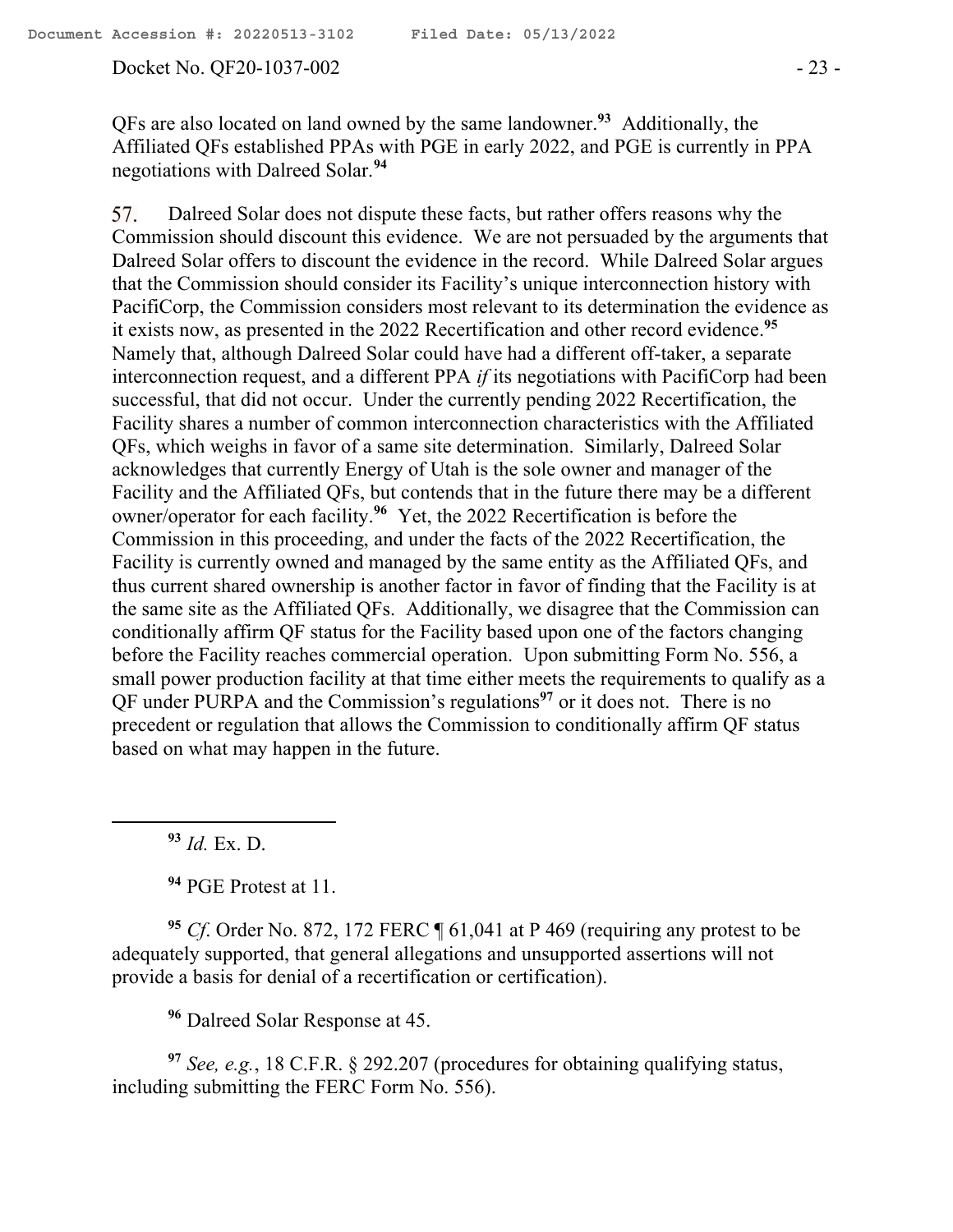### Docket No. QF20-1037-002 - 24 -

58. Dalreed Solar's reliance on *Coso Energy***<sup>98</sup>** and *Gamma Mariah*, **<sup>99</sup>** to support its argument that the Commission should not consider interconnection factors here is misplaced. Neither case supports Dalreed Solar's proposition. In *Coso Energy*, the Commission applied the then-effective, pre-Order No. 872 one mile rule to determine that two QFs were not located within one mile of each other because the distance between two facilities is measured by the distance between the electric generating equipment of the facilities, and that a transmission line connecting two facilities was not considered electric generating equipment and therefore not relevant to the analysis.<sup>100</sup> In *Gamma Mariah*, the issue was whether QFs can collectively own undivided interests in a transmission line and the Commission found that the interests in the transmission facilities could be part of the individual QFs.**<sup>101</sup>** Here, on the other hand, PGE seeks to rebut the presumption that the Facility is at a separate site as the Affiliated QFs using the factors set forth in Order No. 872, which specifically deems potentially relevant an analysis of physical, ownership, and other characteristics, including common interconnection facilities.**<sup>102</sup>**

59. Dalreed Solar argues that the locations of the Facility and the Affiliated QFs were chosen because north central Oregon has particularly good solar resource potential and is more electrically developed and accessible than Oregon's other sunny regions, with three potential utilities to which to interconnect.**<sup>103</sup>** Although Dalreed Solar points to evidence to suggest there may be commercial advantages to siting in this general location, it offers no energy resource-based factor or operational considerations to justify the relative proximity of the Facility and the Affiliated QFs or why the facilities were clustered the way they are. Based on the record before the Commission, there is nothing unique about this particular location that would explain why the Facility site was selected or why the Facility and the Affiliated QFs need to be located in this particular configuration.

60. In sum, Dalreed Solar's argument as to why its Facility should not be found to be at the same site as the Affiliated QFs, notwithstanding the above record evidence, is that the locations of the Facility and the Affiliated QFs are in separate (but adjacent) counties, and thus face separate land permitting and leasing requirements. However, these limited

**<sup>100</sup>** *Coso Energy*, 45 FERC at 61,005.

- **<sup>101</sup>** *Gamma Mariah*, 44 FERC at 62,399.
- **<sup>102</sup>** Order No. 872, 172 FERC ¶ 61,041 at PP 472, 509.
- **<sup>103</sup>** Dalreed Solar Response at 13-15.

**<sup>98</sup>** *Id*. at 42 (citing *Coso Energy*, 45 FERC at 61,005).

**<sup>99</sup>** *Id*. at 40 (citing *Gamma Mariah*, 44 FERC at 62,398).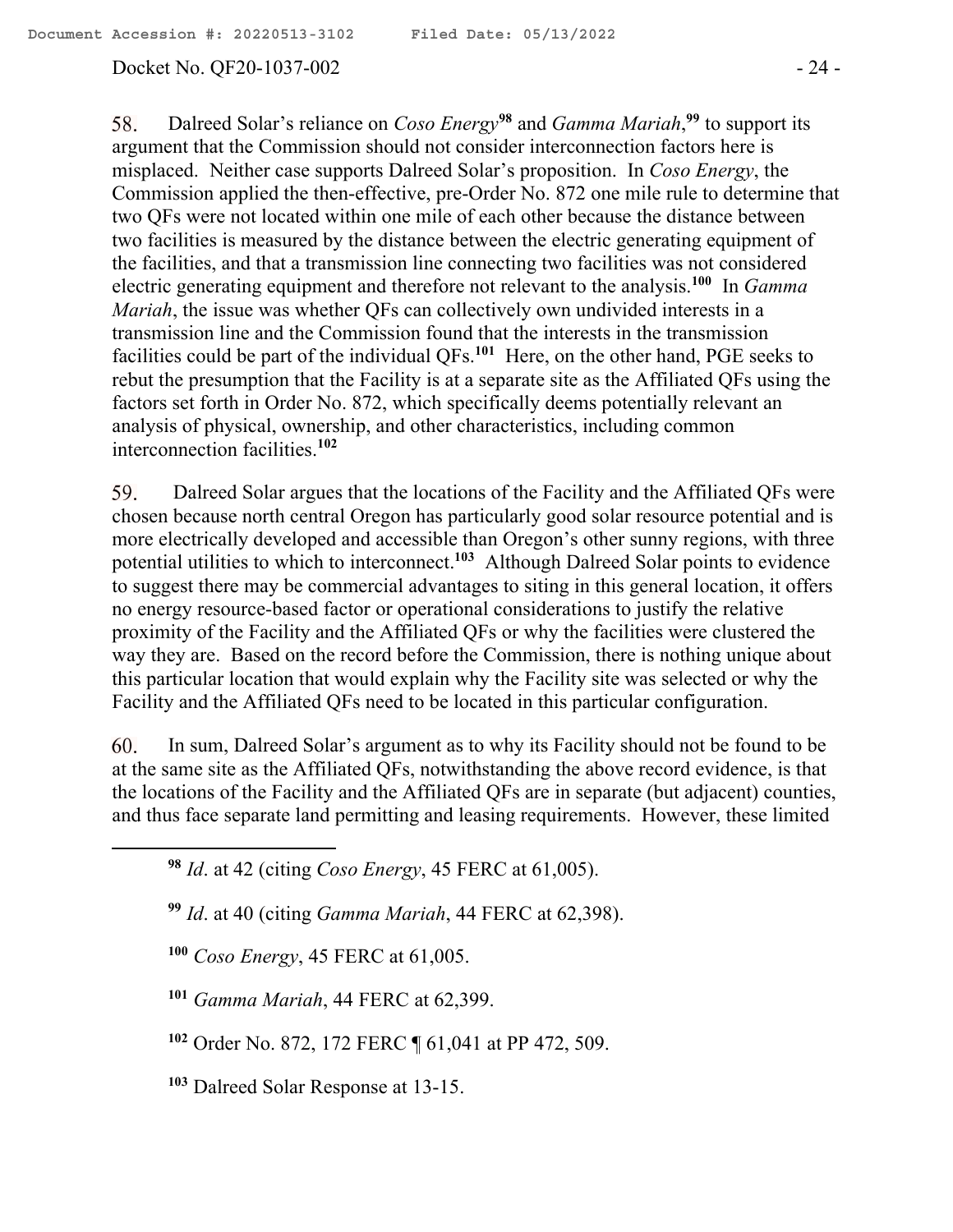#### Docket No. QF20-1037-002 - 25 -

facts are not adequate to prevent PGE from rebutting the presumption that the Facility and the Affiliated QFs are not located at the same site, given the compelling evidence presented by PGE, as discussed above; the facilities are, after all, still less than 10 miles apart and face separate permitting and leasing only by the fact that the land involved crosses two counties.

Based on the factors presented, and after weighing the evidence, we find that the 61. Facility is located at the same site as the Affiliated QFs.**<sup>104</sup>** We therefore revoke the Facility's QF status.

62. We reiterate that this finding is the result of a case-by-case analysis and does not necessarily indicate that any certain factors are dispositive. Additionally, we note that our finding does not preclude Dalreed Solar from developing the Facility; rather, the finding precludes Dalreed Solar from selling the Facility's output pursuant to PURPA at an avoided cost rate. Additionally, we note that if the circumstances underlying the Commission's findings here change such that, for example, Dalreed Solar is no longer affiliated with the Affiliated QFs, the Facility could seek to re-file for QF status.

### **3. Dalreed Solar's Request for Waiver**

63. In the alternative, Dalreed Solar requests waiver, under section 292.204(a)(3) of the Commission's regulations,**<sup>105</sup>** "of the method of calculating the size of a facility so as to reach the conclusion that Dalreed Solar is a 40 MW QF and does not exceed PURPA's 80 MW limit." **106** Dalreed Solar argues three reasons that good cause exists for granting waiver, because Dalreed Solar's proposed location: (1) has high solar potential and is "particularly attractive for development in the near-term."**<sup>107</sup>** (2) will be located on different parcels and distinguishable from the Affiliated QFs; and (3) was not chosen with the intent of circumventing Commission same site rules.

We do not find that good cause exists here to grant Dalreed Solar's requested 64. waiver. In a prior case, the Commission found good cause to grant waiver of the same site rule for windfarms that were to be built on three separate and specific ridges where

**<sup>105</sup>** 18 C.F.R. § 292.204(a)(3).

 $\overline{a}$ 

**<sup>106</sup>** Dalreed Solar Response at 49.

**<sup>107</sup>** *Id*. at 52-53 (citing *Windfarms*, 13 FERC at 61,032 (granting waiver of the same site rule for three windfarms due to nature of the renewable resource and topography)).

**<sup>104</sup>** We agree with Pamian Solar and Dalreed Solar II that their status as QFs is not before us in this proceeding.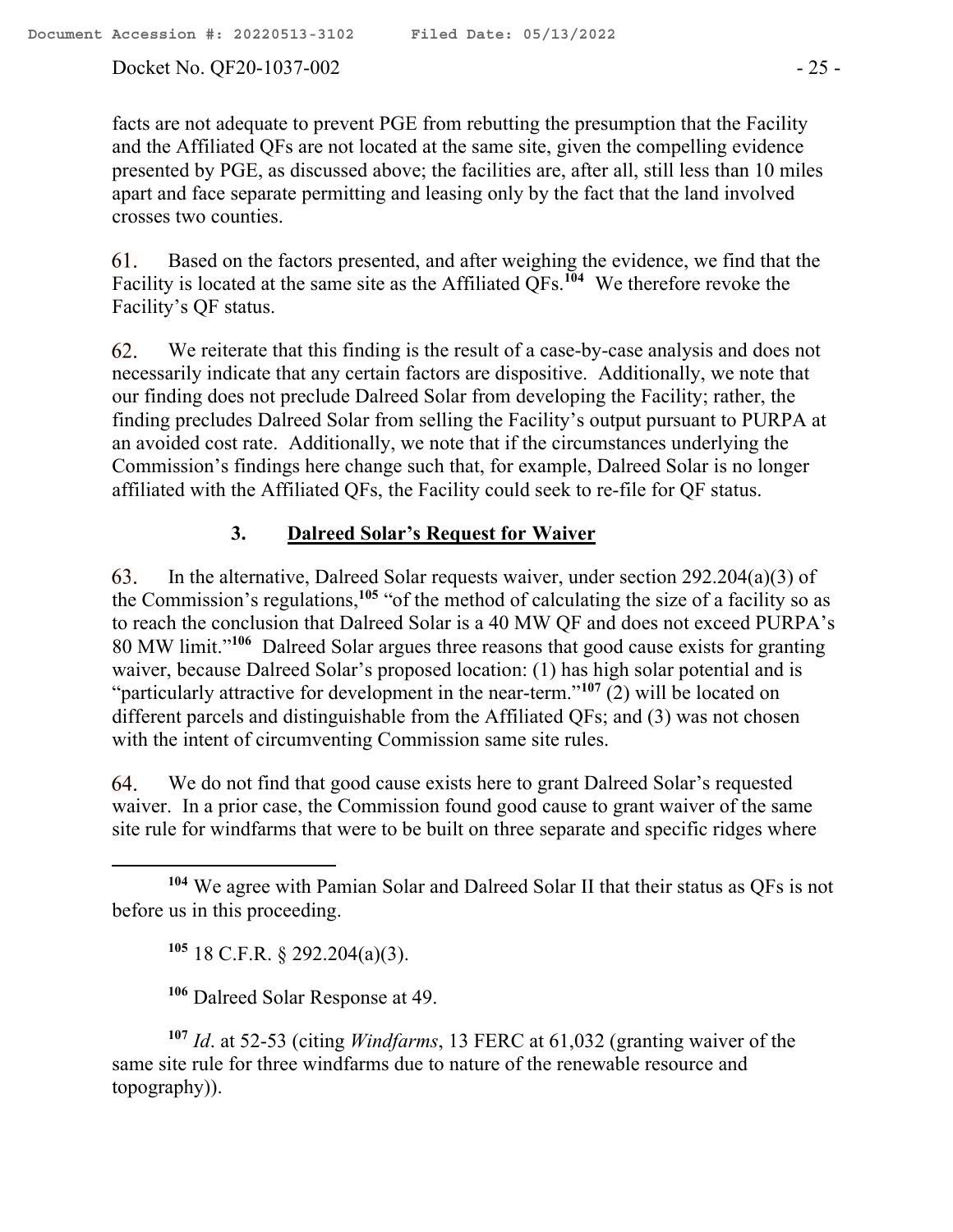### Docket No. QF20-1037-002 - 26 -

thus greatest.**<sup>108</sup>** Here, Dalreed Solar has not demonstrated that due to, for example, the unique topography of the planned location for the Facility, the solar resource is uniquely more concentrated at Dalreed Solar's proposed location than any other location within north central Oregon. Further, as discussed above, we find that the parcels of land for the Facility are not sufficiently, uniquely distinguishable from those of the Affiliated QFs to justify granting waiver.<sup>109</sup> On balance we do not find good cause to grant Dalreed Solar's requested waiver.**<sup>110</sup>**

### **4. Other Issues**

65. As noted above, PGE, in its protest, states that on February 8, 2022, it requested that Dalreed Solar provide certain information relating to whether the Facility should be considered at the same or a separate site as the Affiliated QFs and Dalreed Solar did not respond. We agree with Dalreed Solar that it owed no obligation to PGE to respond to such information requests.**<sup>111</sup>**

**<sup>109</sup>** *See supra* P 58.

 $\overline{a}$ 

**<sup>110</sup>** With our findings on the first two points, a discussion as to Dalreed Solar's intentions – whether or not it sought to improperly circumvent the siting rule – is unnecessary.

**<sup>111</sup>** Order No. 872, 172 FERC ¶ 61,041 at P 557 ("Just as public utilities are typically not subject to discovery with regard to their rate filings under section 205 of the FPA prior to the Commission's instituting trial-type evidentiary hearings, we similarly decline to make QFs subject to discovery requests when they self-certify or selfrecertify.").

**<sup>108</sup>** *Windfarms II*, 19 FERC at 61,435.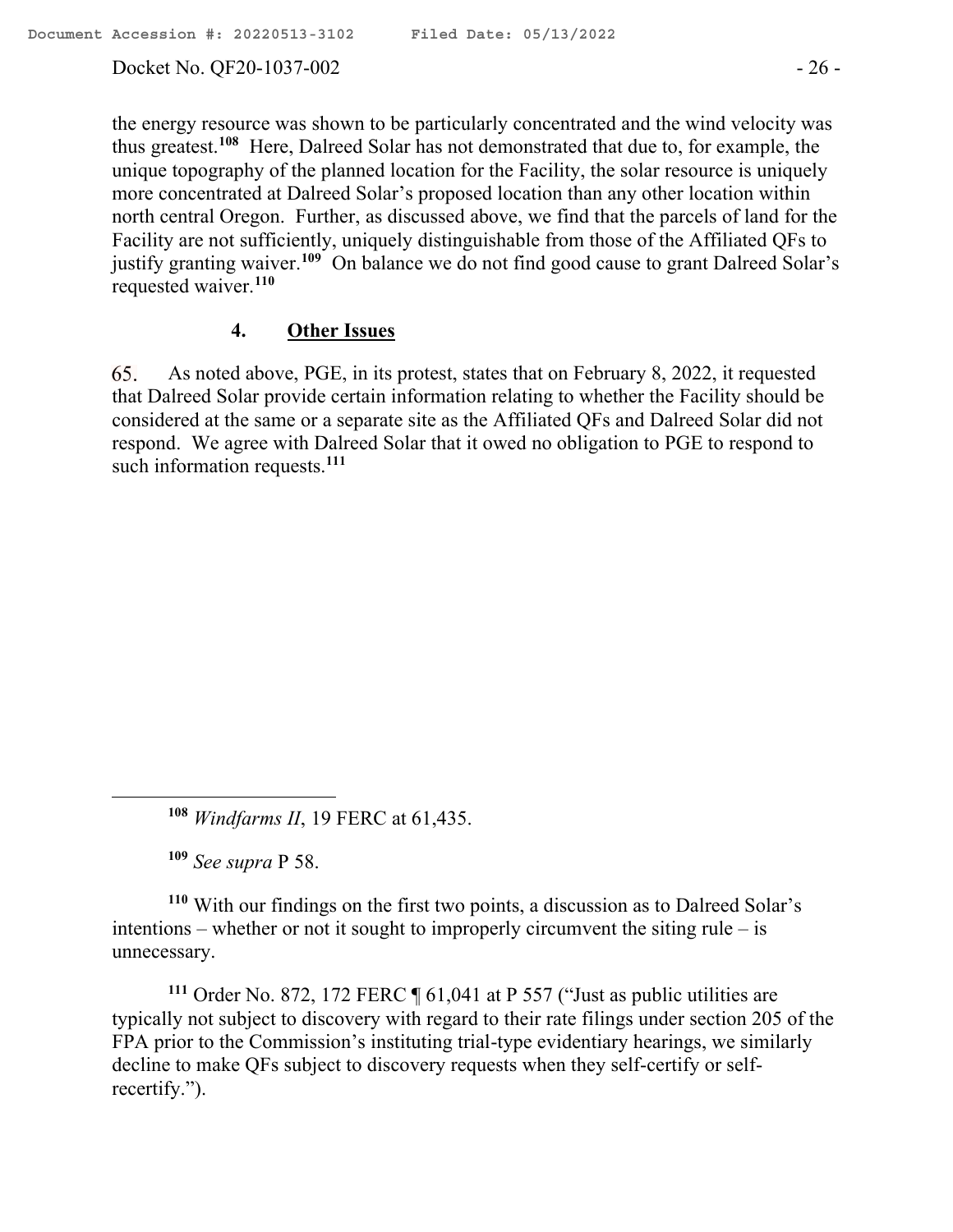Docket No. QF20-1037-002 - 27 -

# The Commission orders:

The Facility's QF status is hereby revoked, as discussed in the body of this order.

By the Commission.

( S E A L )

Debbie-Anne A. Reese, Deputy Secretary.